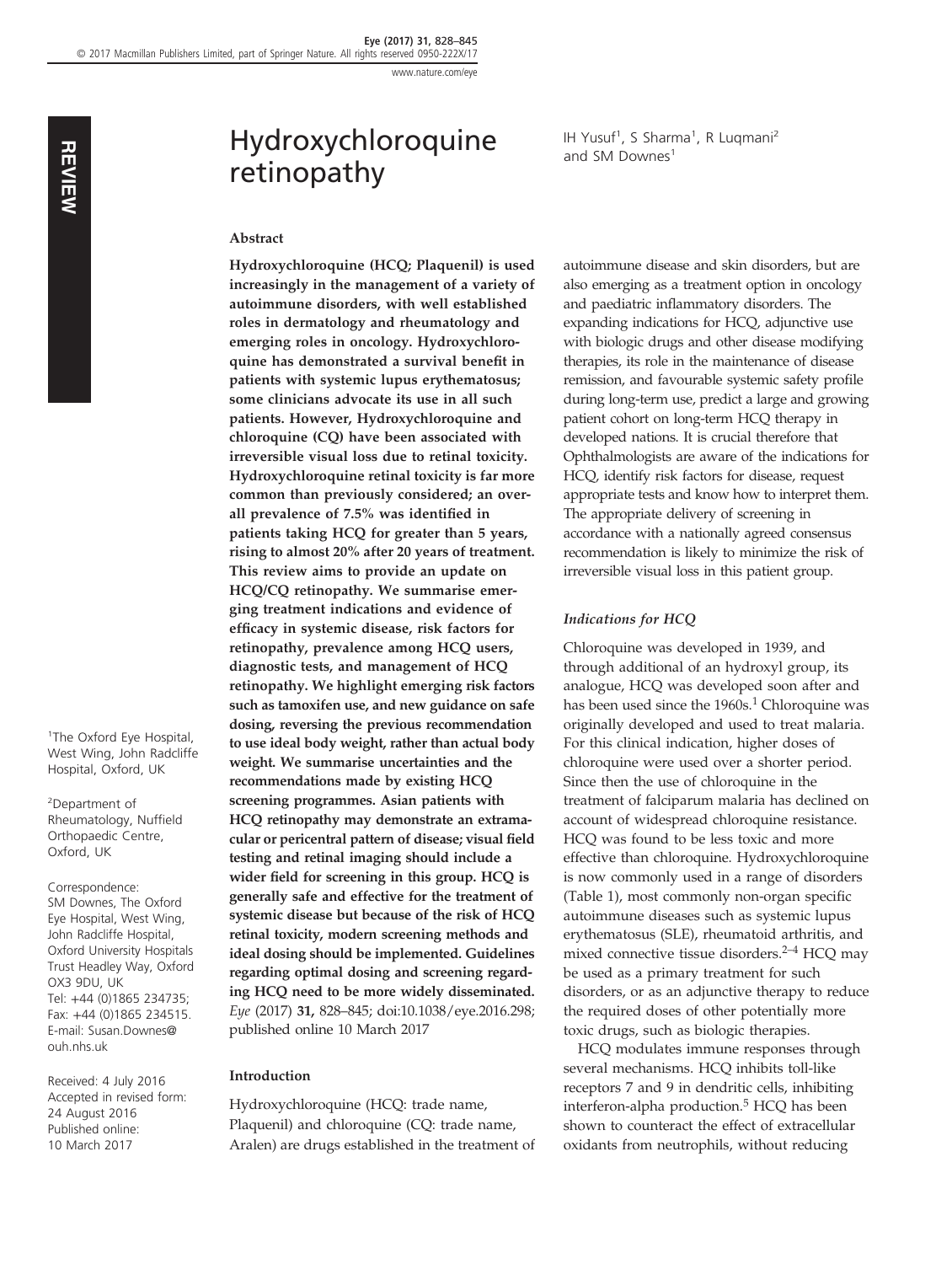#### <span id="page-1-0"></span>Table 1 Indications for Hydroxychloroquine treatment

#### Rheumatological disorders

Systemic lupus erythematosus<sup>[2,4](#page-14-0),83-[88](#page-16-0)</sup> Rheumatoid arthritis Sjogrens syndrome Antiphospholipid syndrome **Osteoarthritis** Dermatomyositis Juvenile idiopathic arthritis Psoriatic arthritis Chemotherapy-related arthropathy<sup>[89](#page-17-0)</sup>

#### Dermatological disorders<sup>[8](#page-14-0)</sup>

Porphyria cutanea tarda (unlicensed use) Discoid lupus Cutaneous sarcoidosis<sup>90</sup> Granuloma annulare<sup>8</sup> Lichen planus (erosive)<sup>[92](#page-17-0)</sup> Cutaneous pseudolymphoma<sup>[93](#page-17-0)</sup>

## Oncology[10](#page-14-0)\*

Graft versus host disease (prophylaxis of acute disease)<sup>94</sup> Non-small cell lung cancer<sup>12</sup> Chronic lymphocytic leukaemia (B-cell)[95,96](#page-17-0) Adjuvant use as inhibitor of autophagy[10,14](#page-14-0)–16,[97,98](#page-17-0) \*Hydroxychloroquine is often used in higher doses in oncology (800-2000mg daily may be used for short courses)

#### Paediatrics

Interstitial lung disease in children (unlicensed use) $9$ Systemic Lupus Erythematosus Discoid lupus

neutrophil cell counts,<sup>[6](#page-14-0)</sup> and disrupts the T-cell receptor dependent calcium signalling within T cells and thereby, antigen processing.[7](#page-14-0) HCQ also preferentially induces apoptosis of a subset of effector T cells by inhibiting autophagy: a mechanism that is being explored through use of high dose HCQ in oncology trials.<sup>[8](#page-14-0)</sup> HCQ increases the pH within intracellular vacuoles and interferes with lysosomal function, affecting the processing of antigenic peptides required to trigger autoimmune responses.<sup>[9](#page-14-0)</sup>

The use of HCQ in patients with SLE is becoming more common. One study found that up to 50% of patients with SLE were prescribed HCQ, and this rate increased up to 90% in tertiary centres.[10](#page-14-0) Positive predictors of HCQ treatment in SLE were black race, haemodialysis, and being under the care of a rheumatologist; negative predictors were male gender and older age (over 45 years).[11](#page-14-0) It is likely that the use of HCQ in SLE will increase significantly following publication of the LUMINA study, which demonstrated a clear survival benefit of HCQ therapy in patients with  $SLE.<sup>2-4</sup>$ 

The indications for HCQ use are expanding: it is increasingly used in photosensitive dermatological disorders such as discoid lupus and porphyria cutanea tarda.[12,13](#page-14-0) Experience with HCQ, and its favourable safety profile has encouraged its use in paediatric inflammatory disorders, such as juvenile idiopathic arthritis, discoid lupus, and SLE.[12](#page-14-0) It is used occasionally in paediatric interstitial lung disease as an unlicensed treatment.<sup>[14](#page-14-0)</sup>

HCQ inhibits autophagy, a property that may reduce resistance to chemotherapeutic agents in oncology.[15](#page-14-0),[16](#page-14-0) At least five phase 1 clinical trials have been undertaken which combine high dose HCQ (800–2000 mg daily) in combination with erlotinib,<sup>[17](#page-14-0)</sup> vorinostat,<sup>[18](#page-14-0)</sup> temsirolimus,<sup>[19](#page-14-0)</sup> temozolamide, $20$  or bortezomib<sup>[21](#page-14-0)</sup> to determine whether autophagy inhibition is a useful strategy to overcome chemotherapeutic resistance.[16](#page-14-0)

The use of HCQ is increasing due to: a growing list of clinical indications, increasing confidence amongst physicians to start treatment, few systemic adverse effects necessitating treatment cessation and adjunctive use in conjunction with a range of primary therapies (such as biologic agents). The LUMINA study is likely to significantly increase the number of individuals with SLE taking long-term HCQ. After 5 years, these patients will require screening.[2,](#page-14-0)22–[25](#page-14-0) Regardless of the threshold at which screening is advocated, the number of patients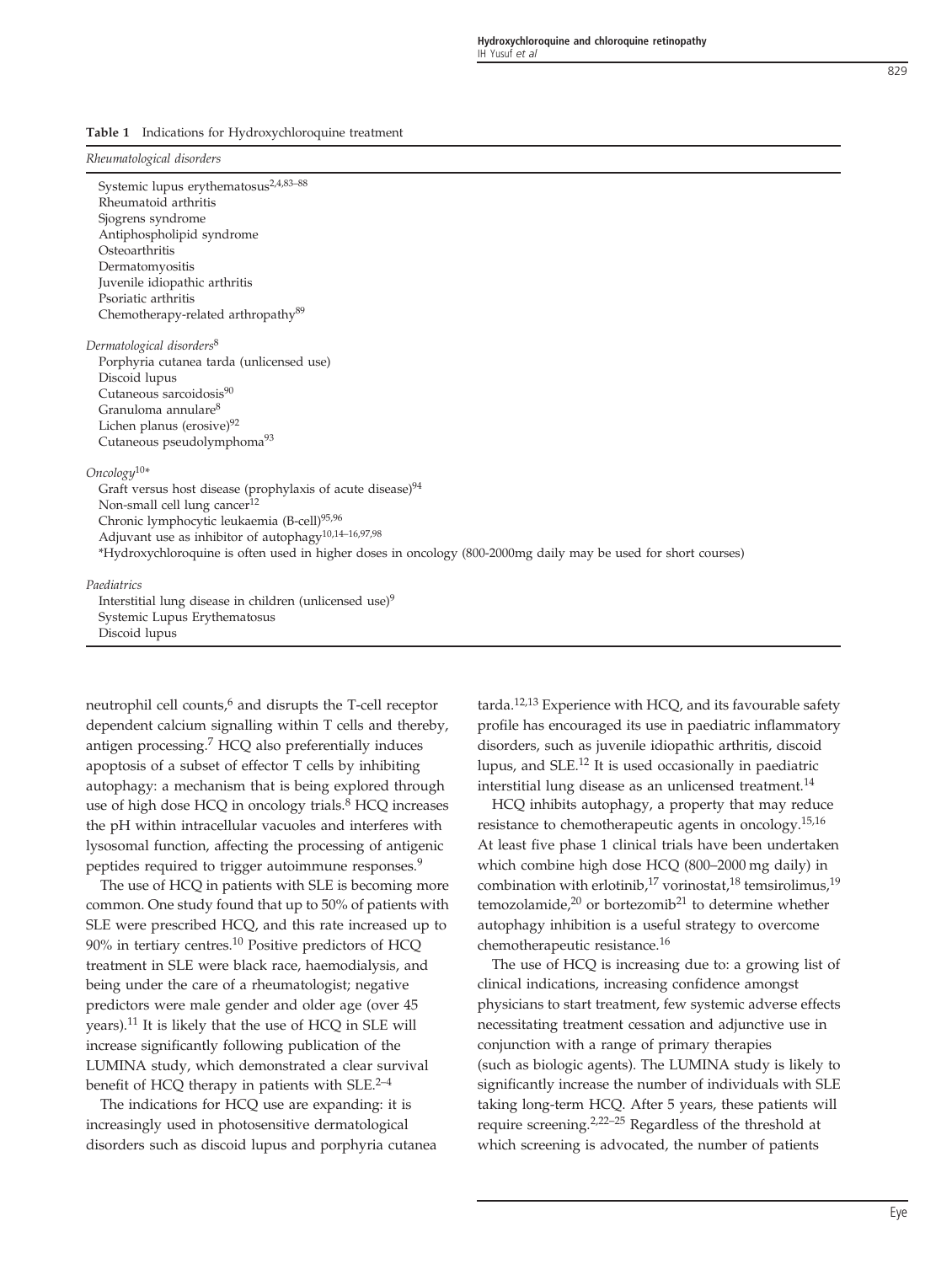referred for ophthalmological evaluation will inevitably increase, as will the numbers of patients developing HCQ retinopathy.

## Contraindications to HCQ

There are relatively few contraindications to HCQ. The manufacturer lists them as follows: known hypersensitivity to 4-aminoquinolone compounds, pre-existing maculopathy, and pregnancy.[12](#page-14-0) The use of HCQ in pregnancy is controversial; although HCQ is known to cross the placenta, it has been associated with improved outcomes for mother and child in the context of maternal SLE.[26](#page-14-0) A cohort study demonstrated reduced neonatal morbidity in mothers with SLE by reducing the rate of prematurity and intrauterine growth restriction.<sup>[27](#page-15-0)</sup> This has led to the recommendation by some authors that HCQ be continued during pregnancy and lactation, although it is unlicensed in this context.[5](#page-14-0)

#### Dosing

HCQ is available in 200 or 400 mg film-coated tablets. The manufacturer,[12](#page-14-0) and previous best practice clinical guidelines,[22](#page-14-0),[24](#page-14-0) have traditionally suggested dosing based on ideal body weight (IBW), rather than actual body weight (ABW), to reduce the risk of retinal toxicity. The maximum dose of HCQ of  $\langle 6.5 \text{ mg/kg}$  of IBW per day (mg/kg of IBW/day) has traditionally been considered as safe for most adults. However, recent evidence suggests that dosing based on ABW is more predictive of toxicity and is more accurate over a broad range of body habitus.<sup>[25](#page-14-0)[,28](#page-15-0)</sup> Melles and co-authors<sup>[28](#page-15-0)</sup> suggested that 5.0 mg/kg of ABW/day corresponded approximately to a dose of 6.5 mg/kg of IBW/day because of the average body habitus of their study population. This change in prescribing recommendation for HCQ may be more practical in rheumatology clinics, as it has been shown that calculating dose of HCQ based on IBW is not undertaken on the majority of HCQ patients (Worth et al, 2016 – unpublished data). Very thin patients are at risk of receiving a higher than the recommended dose of HCQ if IBW is used (at dose of 6.5 mg/kg of IBW/day), and obese individuals or those of short stature, in particular, are at risk of retinal toxicity if ABW is used (at dose of 6.5 mg/kg of ABW/day).<sup>[24](#page-14-0)</sup> The subsequent dose will either be 200 or 400 mg per day. Paediatric patients with an IBW of  $<$  31 kg cannot take HCQ as the 200 mg tablet will exceed 6.5 mg/kg of IBW/day, and a safe dose cannot be prescribed.[12](#page-14-0) The 2016 AAO guidelines do not suggest changing the dose of HCQ for children, and this should continue to be calculated based on IBW.[25](#page-14-0)

Serum levels of HCQ can be measured in patients with known hepatic or renal failure, where the levels of HCQ

are more difficult to predict based on ABW or IBW calculations alone. The drug dose can then be adjusted accordingly.[12](#page-14-0)

## Systemic toxicity

The manufacturer lists reported adverse events attributed to HCQ therapy.<sup>[12](#page-14-0)</sup> They suggest caution in patients with known hepatic or renal dysfunction, or drugs known to compromise function of these organs. HCQ has been reported to cause severe hypoglycaemia in patients with diabetes taking hypoglycaemic drugs, and rarely, bone marrow suppression or skeletal muscle weakness<sup>[12](#page-14-0)</sup> There have been reports of fulminant hepatic failure in patients with no pre-existing liver disease soon after the initiation of HCQ treatment.<sup>[29](#page-15-0),[30](#page-15-0)</sup> It is considered that <1% of patients taking conventional doses of HCQ suffer elevation of liver enzymes on serum evaluation, and taken together, these reported cases are considered to represent idiosyncratic drug reactions.[29](#page-15-0)

#### Efficacy of HCQ in systemic disease

HCQ has been demonstrated to reduce the risk of diabetes, thrombosis and dyslipidaemia in patients with SLE<sup>5</sup>, and demonstrates a protective effect on renal function in lupus nephritis.[3,5](#page-14-0) A landmark clinical study in the United States (LUMINA) identified a survival benefit with HCQ in patients with SLE, perhaps due to a combination of these effects.<sup>[2](#page-14-0)</sup> Some clinicians now advocate its use in all patients with SLE.<sup>[5](#page-14-0)</sup> Its use has been demonstrated to reduce the risk of thrombosis in patients with anti-phospholipid antibodies.<sup>[31](#page-15-0)</sup> The clinical evidence for HCQ therapy across all listed indications is referenced in [Table 1](#page-1-0).

## Duration of therapy

The duration of HCQ therapy for most rheumatic diseases is not clearly defined. The general principles of managing rheumatoid arthritis are to achieve disease control as rapidly as possible, usually with combinations of different disease modifying agents, often including HCQ. Subsequently, once patients achieve remission, the aim is to minimise drug doses where feasible, but this is usually applied to reducing doses of the more potent and potentially more toxic anti-rheumatic drug therapy, rather than changing the dose of HCQ. In a recent study, the use of long-term triple therapy of HCQ, sulfasalazine and methotrexate was compared with use of a biologic agent in combination with methotrexate and showed the advantages of using a biologic drug in combination; no significant toxicity from the use of HCQ in 1160 patients was reported.[32](#page-15-0) A large Cochrane review supports the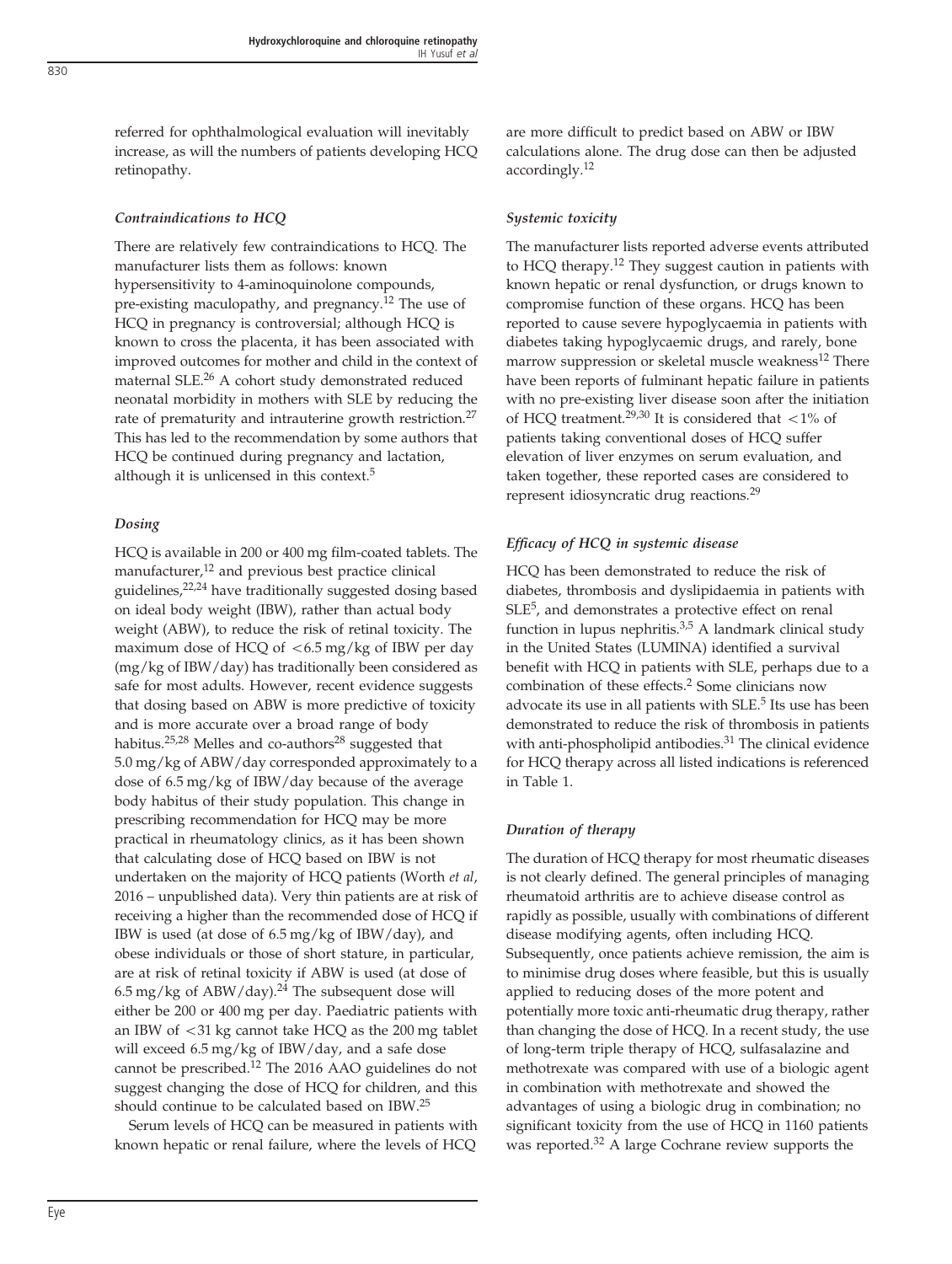role of triple disease modifying anti-rheumatic therapy (including HCQ) in the management of rheumatoid arthritis.[33](#page-15-0) A large Finnish study of combination therapy including HCQ has reported effective control of rheumatoid arthritis without any significant increase in drug toxicity over an 11-year period comparing monotherapy with combination therapy.<sup>[34](#page-15-0)</sup> The implication from these studies and in clinical practice is that rheumatologists favour long-term use of combination therapy for disease control in rheumatoid arthritis.

#### HCQ retinopathy

#### Mechanism of retinal toxicity

The mechanism of HCQ related retinal toxicity is uncertain. One recent study identified that both chloroquine and HCQ strongly inhibit the uptake activity of an organic anion transporting polypeptide 1A2 (OATP1A2), expressed in human retinal pigment epithelium (RPE) cells, which is involved in the recycling of all-trans-retinol, suggesting a possible effect of HCQ on the visual cycle. HCQ markedly inhibited the uptake of all-trans-retinol in human embryonic kidney cells (HEK293) and primary human RPE cells.<sup>35</sup> Increased permeability of the RPE in response to HCQ was also demonstrated *in vitro*.<sup>[36](#page-15-0)</sup>

An evaluation of ocular tissues after long term administration of chloroquine in rhesus monkeys revealed widespread binding of chloroquine in pigmented ocular tissues: the RPE, iris, choroid and ciliary body with eventual accumulation observed in the retina.[37](#page-15-0) Drug accumulation within the RPE may explain the progression of HCQ retinopathy after drug cessation in some patients. This may result in outer retinal and photoreceptor degeneration with later, secondary degeneration of the RPE. It is currently unclear why the photoreceptors in the parafovea/ perifovea are most vulnerable to the toxic effects of HCQ seen clinically.

An alternative explanation is that the primary site of toxicity in HCQ/CQ retinopathy is the photoreceptor layer with secondary degeneration of the RPE.[38](#page-15-0) Spectral domain optical coherence tomography (OCT) data suggest degeneration in HCQ retinopathy is localised to the outer retina/photoreceptor layer, $39$  before any structural RPE damage is apparent. This is a finding seen in experimental studies of HCQ/CQ retinopathy.[37](#page-15-0) HCQ is known to affect the pH and function of lysosomes, and it may be that phagocytosis of outer segments of photoreceptors, lysosomal function with the RPE and autophagy are impaired within the RPE, affecting photoreceptor cell membrane stability and, ultimately, function. Further work is required to establish the exact sequence of events in HCQ retinal toxicity.

#### Risk factors

The risk factors detailed below are recognised to increase the risk of HCQ retinopathy. The sum of risk factors can provide an estimation of risk for a given individual.<sup>[40](#page-15-0)</sup> Some risk factors are preventable: the most important of these is appropriate drug dosing of HCQ, especially  $CQ^{40}$  $CQ^{40}$  $CQ^{40}$ 

The American Academy of Ophthalmology (AAO) in their 2016 recommendations defined 'major risk factors' on the basis of new data from a landmark epidemiological study of 2361 patients who had used HCQ continuously for greater than  $5$  years.<sup>[28](#page-15-0)</sup> The overall prevalence of HCQ retinopathy in this study was 7.5%, but increased to around 20% after 20 years of therapy.<sup>[28](#page-15-0)</sup> 'Major risk factors' listed by AAO (2016) include HCQ dose  $>$  5.0 mg/kg ABW or CQ dose  $>$  2.3 mg/kg ABW, duration of use  $>$  5 years (assuming no other risk factors), renal impairment (defined as reduced glomerular filtration rate), tamoxifen use, and macular disease.[25](#page-14-0)

#### Duration of HCQ use

The Royal College of Ophthalmologists (RCOphth) joint guidelines from 2009 suggest referral to an Ophthalmologist for patients who have received continuous HCQ therapy for more than 5 years.[22](#page-14-0) It is made clear in the AAO guidelines (2011 and 2016), that the screening schedule should begin after 5 years of HCQ/CQ therapy, and that it is a 'major risk factor' that increases the risk of retinal toxicity.[24](#page-14-0),[25](#page-14-0) The AAO guidelines also state that screening may begin before 5 years of therapy if additional risk factors are present (renal failure, tamoxifen use, etc). The manufacturers of HCQ do not specify a duration of drug use after which ophthalmological evaluation should be sought.[12](#page-14-0) [Table 2](#page-4-0) details the differences in screening recommendations and risk factors for HCQ/CQ retinopathy.

#### Daily dose of HCQ

HCQ has been traditionally prescribed at doses below 6.5 mg/kg of IBW/day (below 3.0 mg/kg IBW/day for CQ), calculated from IBW using the patient's height and one of a number of specific algorithms.<sup>[41](#page-15-0)</sup> Dosing by IBW may be a source of uncertainty amongst clinicians, and has led to many patients receiving a dose in excess of the correctly optimised value.[42](#page-15-0) In a retrospective review of 675 patients on HCQ, Walvick and co-authors identified that 56% of females and 46% of males were receiving higher than the recommended dose of HCQ.<sup>[42](#page-15-0)</sup> This may be related to the fact that 88.5% of patients using HCQ had a body weight in excess of their IBW in the largest series of 3995 patients, and 53.6% of patients were taking a HCQ dose greater than 6.5 mg/kg IBW/day.<sup>[43](#page-15-0)</sup>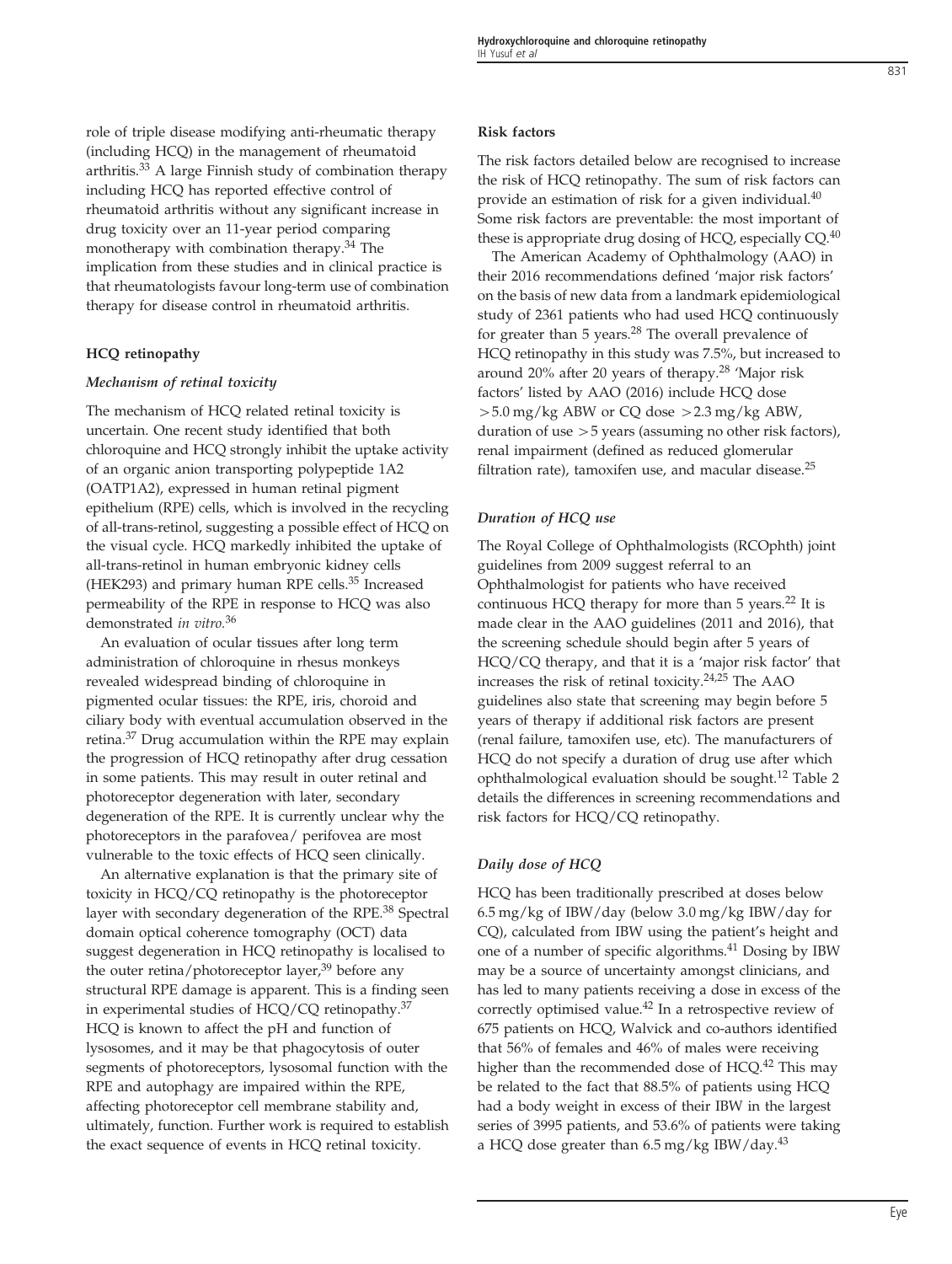<span id="page-4-0"></span>

| Table 2                                 | Comparison of screening guidelines for HCQ/CQ retinopathy                                                                                                                  |                                                                                                                                            |                                                                                                                                                         |                                                                                                                                                                                                                          |
|-----------------------------------------|----------------------------------------------------------------------------------------------------------------------------------------------------------------------------|--------------------------------------------------------------------------------------------------------------------------------------------|---------------------------------------------------------------------------------------------------------------------------------------------------------|--------------------------------------------------------------------------------------------------------------------------------------------------------------------------------------------------------------------------|
|                                         | AAO, 2016                                                                                                                                                                  | AAO, 2011                                                                                                                                  | RCOphth, 2009                                                                                                                                           | Sanofi (Manufacturer), 2014                                                                                                                                                                                              |
| Screening advocated                     | Yes                                                                                                                                                                        | $\operatorname{\mathsf{Yes}}$                                                                                                              | No (Guidance for best practice Yes<br>given below)                                                                                                      |                                                                                                                                                                                                                          |
| Drug duration<br>Risk factors           | 5 years of treatment<br>$\land$                                                                                                                                            | 5 years of treatment<br>Λ                                                                                                                  | $>$ 5 years of treatment for<br>ophthalmologist<br>discussion with                                                                                      | All patients                                                                                                                                                                                                             |
| Daily dose                              | HCQ: >5.0 mg/kg ABW/day<br>CQ: >2.3 mg/kg ABW/day                                                                                                                          | $(>$ 6.5 mg/kg IBW/day*)<br>$( > 3.0 \; \rm{mg/kg}$ IBW/day*)<br>*-ideal body weight for<br>H CQ > 400 mg/day<br>$CQ > 250 \text{ mg/day}$ | $HCC: < 6.5 mg/kg$ IBW/day<br>suggested as safe prescribing                                                                                             | $HCC: < 6.5$ mg/kg IBW/day suggested as<br>safe prescribing                                                                                                                                                              |
| Cumulative drug dose                    | None specified                                                                                                                                                             | $CQ: >460$ grams total<br>HCQ: $>1000$ g total<br>short individuals                                                                        | None stated                                                                                                                                             | HCQ: Greater than 200 g                                                                                                                                                                                                  |
| Systemic disease                        | Renal impairment                                                                                                                                                           | Hepatic impairment<br>Renal impairment                                                                                                     | Renal and hepatic function to<br>be screened at baseline                                                                                                | Renal insufficiency                                                                                                                                                                                                      |
| Ocular disease                          | Maculopathy                                                                                                                                                                | Retinal disease <sup>1</sup><br>Maculopathy                                                                                                | Enquiry of visual impairment<br>at baseline and annual review<br>baseline and annual review<br>Reading performance at                                   | Visual acuity less than 6/8                                                                                                                                                                                              |
| Drugs<br>Age                            | None specified<br>Tamoxifen                                                                                                                                                | Elderly (>65 years)<br>None specified                                                                                                      | None specified<br>None specified                                                                                                                        | Elderly $($ > 65 years) more frequent<br>None specified                                                                                                                                                                  |
| Screening frequency                     | CT if abnormalities<br>Baseline: Fundus examination within one<br>Annual screening: Begin after 5 years of<br>Visual fields and SD-O<br>present at baseline<br>vear<br>use | examination within one year ophthalmologist if. Visual<br>Begin after 5 years of use<br>Annual screening:<br>Baseline: Fundus              | detected at baseline, OR Visual<br>Not specified for patients who<br>symptoms during treatment<br>impairment or eye disease<br>Ad hoc examination by an | Examination more frequent if defined risk<br>ophthalmological examination before<br>Annual screening for all patients<br>initiating treatment with HCQ.<br>All patients should have an<br>factors as above.<br>screening |
| Screening protocol: Essential           | Sooner if presence of "major risk factors"<br>30-2 visual fields<br>-2 visual fields<br>Non-Asian patients: 10<br>Asian patients: 24-2 or<br>Widefield SD-OCT<br>SD-OCT    | 10-2 visual fields with white<br>Ocular examination<br>target                                                                              | chart or automated perimetry<br>Central visual field: Amsler's<br>Reading acuity<br>Central acuity<br>are referred.<br>$(10-2)$                         | Central visual field testing with red target<br>Colour vision assessment<br>Visual acuity testing<br>Fundoscopy                                                                                                          |
| Screening protocol: Discretionary mfERG | eyes)<br>AF (widefield in Asian                                                                                                                                            | SD-OCT<br>mfERG<br>Æ                                                                                                                       | Fundus autofluorescence<br>Slit lamp examination of<br>Retinal photography<br>cornea and retina<br>Multifocal ERG<br>CT                                 | Not specified                                                                                                                                                                                                            |

Eye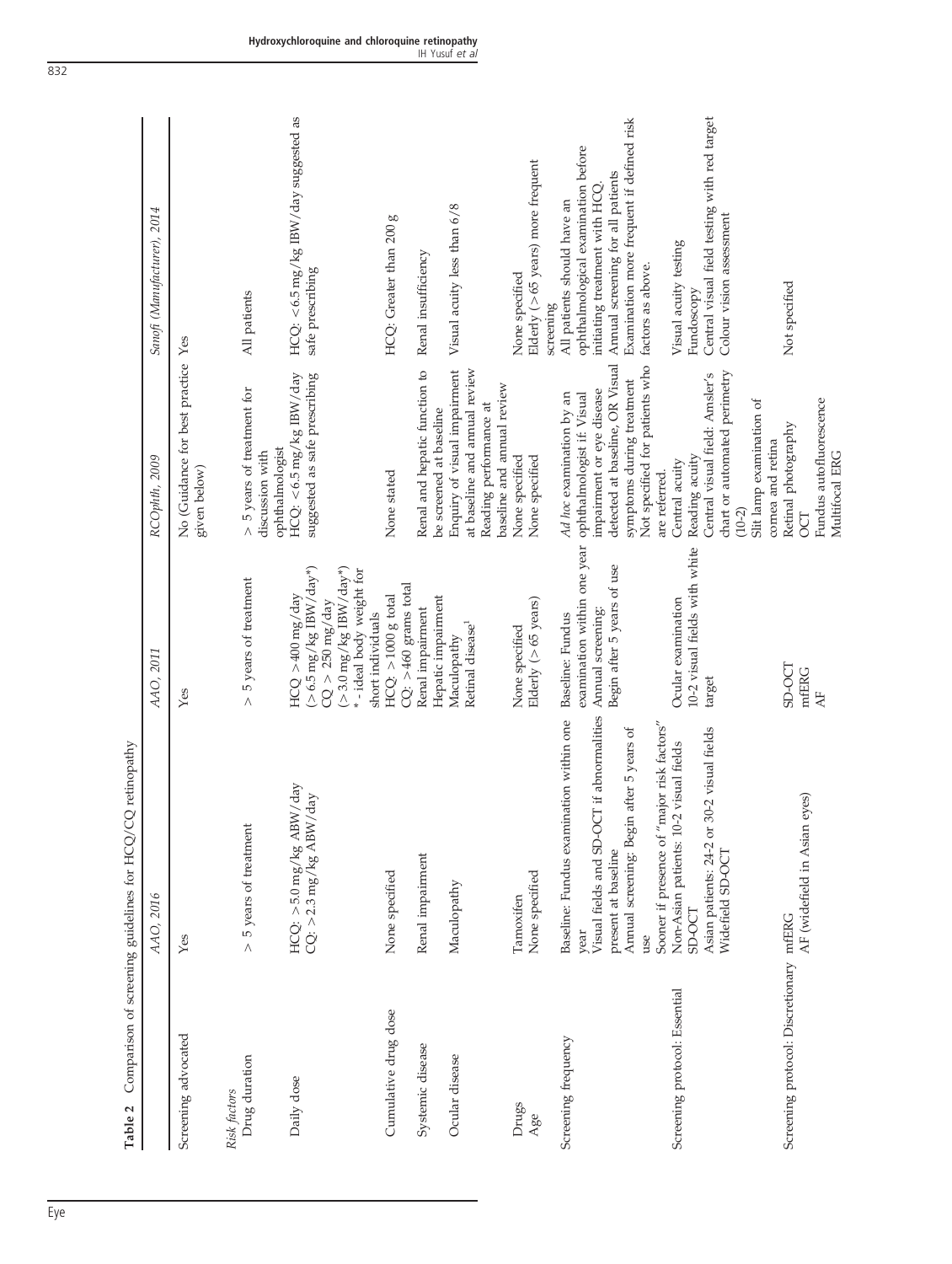|                    | AAO, 2016  | AAO, 2011  | RCOphth, 2009                                                                                                                          | Sanofi (Manufacturer), 2014 |  |
|--------------------|------------|------------|----------------------------------------------------------------------------------------------------------------------------------------|-----------------------------|--|
| Screening duration | Indefinite | Indefinite | ophthalmologist (for those $>5$<br>Indefinite follow-up unlikely<br>years of HCQ therapy)<br>At the discretion of<br>for most patients | Not specified               |  |

Abbreviations: AAO, American Academy of Ophthalmology; ABW, actual body weight; AF, fundus autofluorescence; CQ, chloroquine; HCQ, hydroxychloroquine; IBW, ideal body weight; mtERG, multifocal<br>electroretinography; RCOphth AAO screening guidelines from 2016,<sup>[25](#page-14-0)</sup> AAO guidelines screening guidelines from 2011,<sup>24</sup> Royal College of Ophthalmologists joint guidelines (2009),<sup>[22](#page-14-0)</sup> and those from the manufacturer, Sanofi (2014)<sup>12</sup> are electroretinography; RCOphth, Royal College of Ophthalmologists; SD-OCT, spectral domain optical coherence tomography. summarized.99–[106](#page-17-0)

In an audit performed locally of HCQ dosing, we identi fied that 10% of patients were taking a dose of HCQ in excess of the recommended dose based on ABW, and 30% were being overdosed based on IBW (unpublished data).

However it is now accepted that ABW is the best method rather than IBW and this is largely based on the in fluential epidemiological study of HCQ retinopathy undertaken by Melles and Marmor, who determined that ABW is a better predictor of retinal toxicity than IBW.[28](#page-15-0) Since patients were typically 25-30% heavier than their IBW; 6.5 mg/kg of IBW/day translates to  $\sim$  5.0 mg/kg ABW/day, which the authors de fined as the threshold between judicious and excessive HCQ use. The sensitivity and speci ficity of ABW was greater than IBW in predicting toxicity, and the size of the study permitted risk strati fication based on dose of HCQ/ kg ABW/day: the risk of HCQ retinopathy is 2 –3 times higher with doses of 5.0 compared with 4.0 mg/kg ABW/day. Dosing based on ABW rather than IBW has now become the recommended means of calculating the safe dose of HCQ as per the recent AAO guidelines 2016.[25](#page-14-0)

Ophthalmologists and rheumatologists should be aware of this important change in best practice for drug dosing. Dosing by ABW is more practical and eliminates the need to measure patient height and select an appropriate formula in order to calculate the IBW. It is likely that dosing by ABW will gain popularity amongst screening guideline variations worldwide, given this data, although care must still be taken when prescribing HCQ/ CQ for patients at extremes of height and weight: short or obese individuals are at most risk of being prescribed a higher than recommended dose.<sup>[24,](#page-14-0)[41,42](#page-15-0)</sup>

## Cumulative dose of HCQ

Cumulative dose has traditionally been used in research studies as a risk factor for HCQ/CQ retinopathy, and is therefore considered separately here. The 2011 AAO guidelines stated that a cumulative dose of 41000 g increases the risk of retinopathy (equating to 6.85 years of treatment at 400 mg, and 13.7 years of treatment at 200 mg)[.24](#page-14-0) However, the conclusions drawn on the signi ficance of the cumulative dose are inconsistent. It was omitted entirely from the pivotal epidemiological study by Melles and Marmor, and was consequently omitted as a major risk factor in the recent 2016 AAO guidelines, which are based heavily on this study.[25](#page-14-0) It may be argued that de fining greater than 1,000 grams of cumulative HCQ dose as high risk does not add to these guidelines, as a patient taking greater than 1,000 grams of HCQ will have been treated for longer than 5 years in any case unless the traditionally accepted maximum daily dose of HCQ  $\left(<\frac{6.5}{9}$  mg/kg of IBW/day) is exceeded.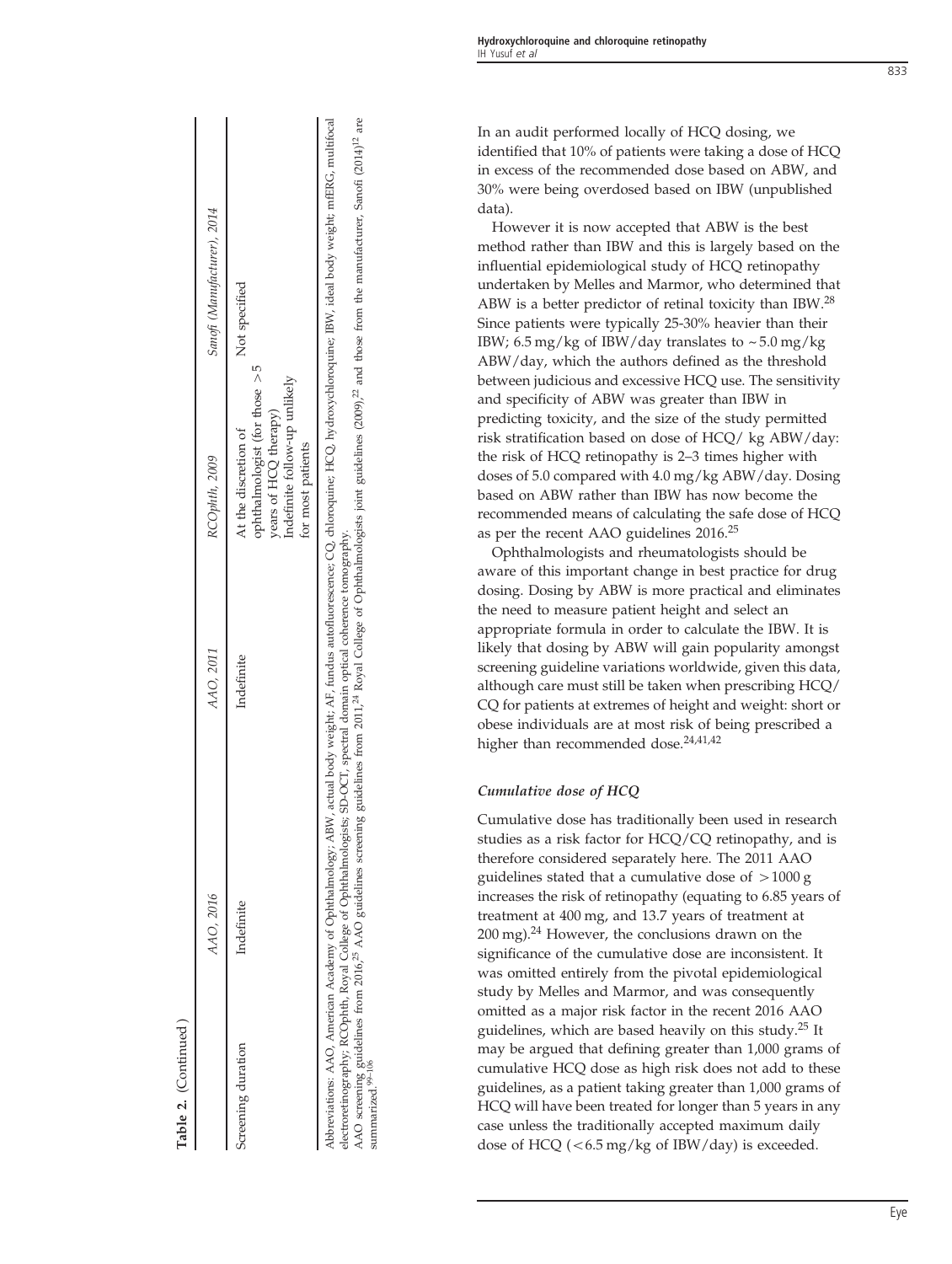#### Ocular

The manufacturers of HCQ suggest that pre-existing maculopathy is a contraindication to treatment, $12$  and the AAO criteria state it as a risk factor for the development of HCQ retinopathy.[24,25](#page-14-0) There are no specific data to demonstrate that patients with pre-existing macular disease are more susceptible to HCQ retinopathy, although subtle parafoveal structural and functional abnormalities secondary to HCQ may be difficult or impossible to detect with SD-OCT, AF or mfERG in the context of pre-existing macular disease. Macular disorders should be identified at baseline by Ophthalmologists as part of AAO (2011) guidelines<sup>[24](#page-14-0)</sup> and baseline examination within the first year of treatment is advised in the 2016 guidelines.[25](#page-14-0) This will only be identified, according to RCOphth joint guidelines (2009) if the patient has visual symptoms at baseline and is then encouraged to see an Optometrist to determine whether the macula is affected, with an onward referral to an ophthalmologist if so.<sup>[22](#page-14-0)</sup> The authors of RCOphth joint guidelines advocate Amsler's screening from Rheumatology clinics by the prescribing physician.[22](#page-14-0) Interestingly this has been omitted from the more recently published AAO guidelines (2011 and  $2016$ ).<sup>[24,25](#page-14-0)</sup> Isolated drusen with good photoreceptor function should not be considered a contraindication to HCQ treatment: a baseline SD-OCT, and AF imaging with a visual field test should be carried out in this context.[25](#page-14-0)

#### Systemic

## Age

Age was excluded as an independent 'major risk factor' in the AAO revised guidelines,  $2016$ <sup>25</sup> although it was considered a major risk factor the 2011 AAO guidelines.<sup>[40](#page-15-0)</sup> Several reports have documented HCQ retinopathy occurring in elderly individuals despite a dosing regimen within the therapeutic guidelines.<sup>[44](#page-15-0)</sup> One study of 32 individuals taking HCQ found that electroretinography was able to detect changes over the course of treatment in elderly patients (over 65 years), not present in younger patients.[45](#page-15-0) Maculopathy, and deteriorating renal function may be associated with increasing age; both considered major risk factors in isolation.

#### Renal failure

HCQ is renally excreted and consequently renal impairment is likely to increase the circulating concentration of the drug and risk of toxicity. In a large study evaluating the systemic factors that determine serum concentration of HCQ, renal failure was associated with a significantly higher serum HCQ concentration.<sup>[46](#page-15-0)</sup> Melles and Marmor were the first to quantify the risk of

HCQ retinopathy by the degree of renal failure (using glomerular filtration rate: GFR): a 50% decline in the GFR was associated with a doubling of the rate of HCQ retinopathy (odds ratio (OR):  $2.08$ ).<sup>[28](#page-15-0)</sup> SLE may result in lupus nephritis in some patients, and end-stage renal failure. However, HCQ has a protective effect on lupus nephritis in this patient group. $3$  Interestingly, although HCQ is partially metabolised by the liver, liver disease was not associated with increased risk of HCQ retinopathy.[28](#page-15-0)

#### Tamoxifen

Tamoxifen has come under scrutiny as potentially causing a dose-dependent maculopathy that may concurrently increase the risk of HCQ toxicity. A retrospective casecontrol series of 2361 patients taking HCQ for at least 5 years found that there was a significant increased risk of retinopathy in patients taking tamoxifen (OR: 4.59). It is notable that tamoxifen use was found to have a greater odds ratio than renal impairment (OR: 2.08), duration of use (OR: 3.22) but not daily dose (OR:  $5.67$ ).<sup>[28](#page-15-0)</sup> HCQ retinopathy in this patient group correlated with cumulative tamoxifen dose.[28](#page-15-0) Tamoxifen use is mentioned specifically as a 'major risk factor' for HCQ retinopathy in the recent revised AAO guidelines, 2016.<sup>[25](#page-14-0)</sup> Tamoxifen is often used for up to 10 years or more following the diagnosis of oestrogen receptor positive breast cancer, and licensed for the prevention of breast cancer in women considered high risk.

Crystalline retinopathy, macular oedema, pigmentary retinopathy, and reversible corneal changes have been described in patients taking tamoxifen.<sup>[47](#page-15-0)</sup> The mechanism of retinal toxicity of tamoxifen is uncertain. One study evaluated the effect of tamoxifen on cultured RPE cells, finding lysosomal destabilization and cathepsin release prior to regulated cell death in cultured RPE cells.<sup>48</sup> A further study identified a profound decrease in the activity of lysosomal enzymes in cultured RPE cells with both tamoxifen and CQ.<sup>[49](#page-15-0)</sup> These drugs in combination may act synergistically therefore to further adversely affect the phagocytosis of the retinal outer segments as a common disease mechanism.

## High dose HCQ in oncology trials

HCQ is often used at higher doses than is typical in inflammatory disease in oncology trials (800–2000 mg daily), $^{16}$  $^{16}$  $^{16}$  albeit in short courses with an intermittent dosing schedule. Rapid onset toxic retinopathy has been reported in two out of seven patients being treated with erlotinib and high dose HCQ (1000 mg daily) for non-small cell lung cancer.<sup>[50](#page-15-0)</sup> The affected patients developed HCQ retinopathy at 11 and 17 months of exposure and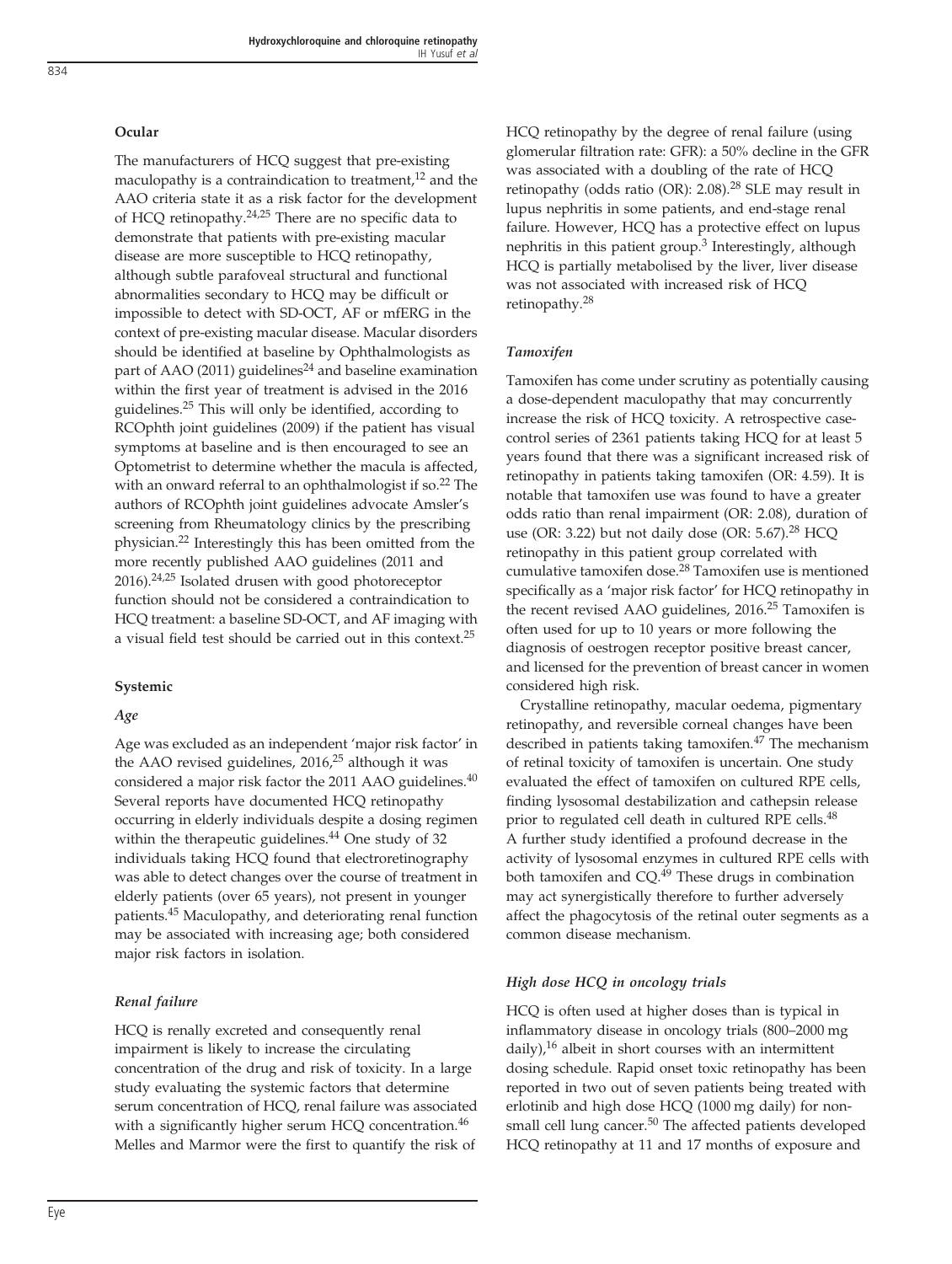were detected by screening in the pre-symptomatic stage of disease.[50](#page-15-0)

In a series of 12 patients who underwent HCQ therapy (800 mg/day) for chronic Graft versus Host disease, three developed retinal toxicity with scotomata on Amsler's grid, central visual field testing (10-2) and mfERG. Median duration of treatment in this series was 22.8 months, and median adjusted daily dose was  $11.5 \,\text{mg/kg/day}$ . This small series suggests a potential increased incidence of HCQ retinopathy in the context of pre-existing graft-versus-host disease and earlier development of retinal toxicity.[51](#page-15-0) Graft-versus-host disease has itself been associated with a microvascular retinopathy, and this observation of suggested HCQ toxicity in this series should be interpreted in this context.[52](#page-15-0)

#### Pharmacogenomics

As a bull's eye maculopathy phenotype is also described in inherited retinal degeneration, it could be possible that genetic variants in gene(s) involved in retinal function or structure could be contributing to the phenotype rather than HCQ, or HCQ might be potentiating the effects of an underlying genetically determined disorder. This could explain the apparent idiosyncratic retinal reaction of patients presenting with retinal toxicity. The bull's eye maculopathy phenotype has been described in association with ABCA4 pathogenic variants. Shroyer  $et$   $al^{53}$  $al^{53}$  $al^{53}$  carried out mutational analysis of the ABCA4 gene in 8 patients taking HCQ. Five patients were found to have variants in this gene. Interestingly a different study reported a protective effect in association with 3 common ABCA4 variants and reported that they appeared to reduce susceptibility to HCQ/CQ maculopathy.[54](#page-15-0) This finding, in combination with the discovery of ABCA4 gene mutations in the majority of patients with HCQ/CQ retinopathy in a single series could mean variants in this gene may have a modifier role.[53](#page-15-0) However ABCA4 polymorphisms/variants are common[55](#page-15-0) and their relevance to HCQ toxicity is not yet proven. A large study would be required to investigate this further.

Of course, if there are unusual features present, such as the presence of flecks as seen in some ABCA4 retinopathies,<sup>[56](#page-15-0)</sup> or any other features suggestive of an inherited retinal dystrophy genetic analysis should be considered.[53,57](#page-15-0) In the future, pharmacogenomics may well play an important role in increasing the safety of HCQ treatment by excluding those genetically predisposed to macular toxicity.

#### Epidemiology

Studies evaluating the incidence of HCQ/CQ retinopathy are typically retrospective, cohort studies of populations of patients taking HCQ in a single centre, or registry data from multiple centres.[58](#page-15-0) Cross comparison of the incidence of HCQ retinopathy in different study populations is problematic; definitions of HCQ retinopathy and techniques used to identify retinopathy vary and susceptibility to HCQ retinopathy may also differ between study populations.

Older studies are thought to have underestimated the prevalence of HCQ retinopathy as cases were usually detected when apparent on fundus examination and included those on short-term HCQ/CQ treatment who are at low risk of disease. New diagnostic tools and improved recognition of abnormal results has permitted more sensitive detection of retinopathy before fundus abnormalities become manifest.[28](#page-15-0)

Melles and Marmor published the most influential epidemiological study of HCQ retinopathy in 201[428](#page-15-0) and the AAO produced updated guidance on HCQ screening as a result of this study in 2016[.25](#page-14-0) Their case-control study identified a study population of 3.4 million individuals, with 2361 patients who had taken HCQ for more than 5 years, and were evaluated by SD-OCT and visual field testing. A large study population permitted detailed analysis of risk factors with sub-group analysis (such as risk of retinopathy in different ranges of doses by weight). The overall prevalence of HCQ retinopathy was 7.5%, but this increased to around 20% after 20 years of use for those taking 4.0–5.0 mg/kg ABW/day and can exceed 50% at 20 years for those taking greater than 5.0 mg/kg ABW/day. Odds ratios were attributed to risk factors: daily dose (OR: 5.67), duration of use (OR: 3.22), kidney disease (OR: 2.06) and tamoxifen use (OR: 4.59). These data have led to an evidence-based update of the AAO HCQ guidelines, and thus promoted the safe prescribing and screening of HCQ retinopathy by allowing a risk calculation for each patient according to daily dose, duration of therapy and other major risk factors.<sup>[28](#page-15-0)</sup> These estimates are helpful for Rheumatologists, Ophthalmologists and patients. Providing an evidencebased argument for dosing according to ABW rather than IBW is one of the key outcomes of this study adopted by the AAO guidelines.<sup>[28](#page-15-0)</sup>

#### Clinical features

HCQ and chloroquine retinopathies, once symptomatic, are characterised by abnormalities of the retinal pigment epithelium, which are detectable clinically, and may later develop into the classic appearance of 'bull's eye maculopathy' with central potentially extensive,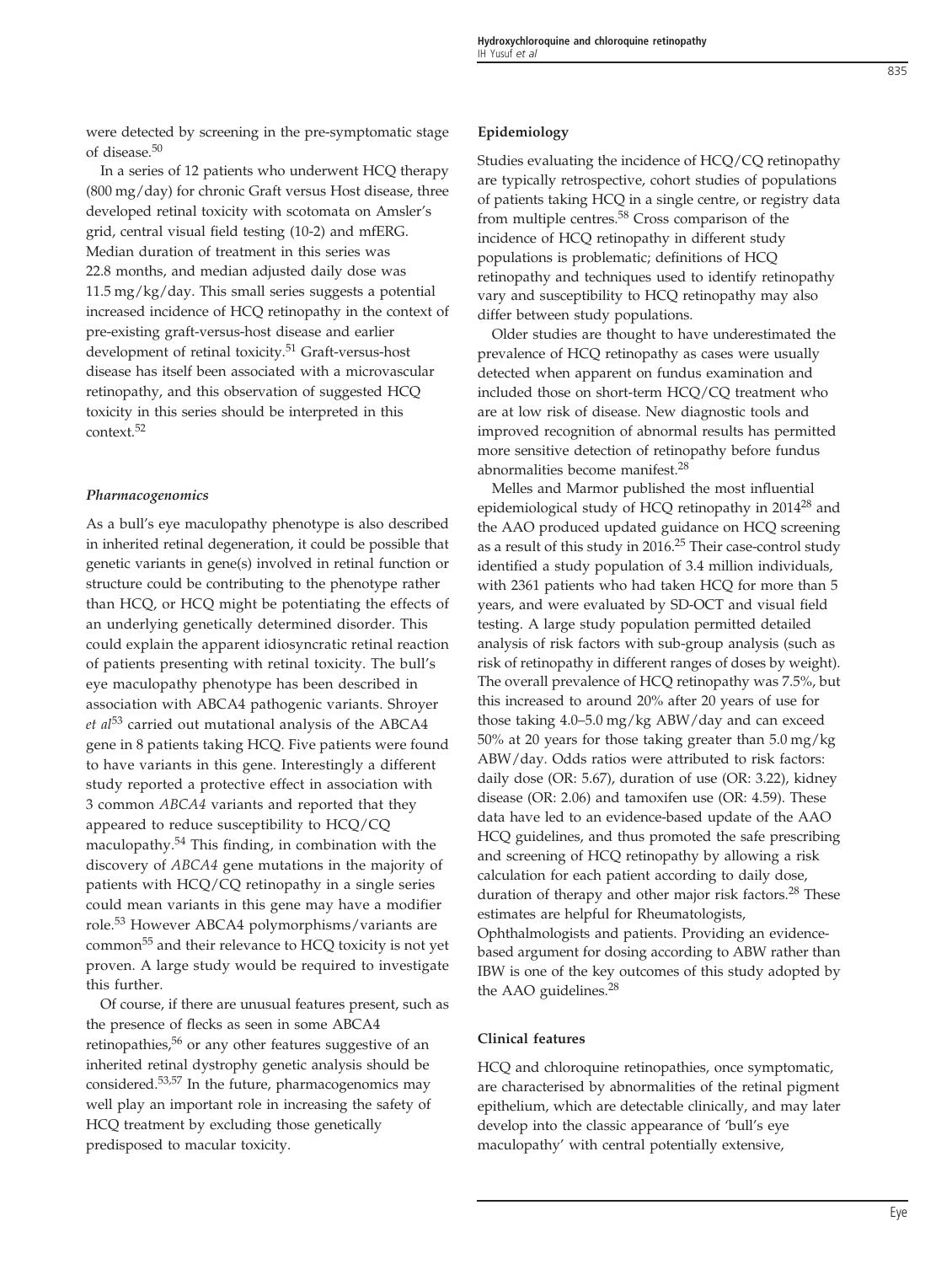<span id="page-8-0"></span>concentric, parafoveal retinal pigment epithelial loss. This clinical state is associated with severe and irreversible visual loss that may be complicated by secondary cystoid macular oedema, epiretinal membrane and other sequalae.<sup>[59](#page-16-0)</sup>

Screening for HCQ/CQ retinopathy may detect structural or functional changes in the macula prior to the development of symptoms or fundus abnormalities. Although drug cessation, partly due to long half-life of the drug, does not always arrest progression of toxicity, it can limit the extent of structural and functional deficits and reduce the risk of irreversible visual loss. $60$  One study identified improvement of visual function in HCQ retinopathy following drug cessation, but no improvement in structural parameters.<sup>[61](#page-16-0)</sup>

A key recent finding was the identification of variable distributions of disease in HCQ/CQ retinopathy on the basis of race.[62](#page-16-0) Patients of European descent exhibit a classic parafoveal pattern (2–6 degrees from the fovea) of structural and functional deficits, were more likely to manifest an extramacular or pericentral (more than 8 degrees from the fovea) pattern of disease in the early stages with structural and functional abnormalities identified near the vascular arcades.<sup>[62](#page-16-0)</sup> Pericentral HCO retinopathy was seen in 50% of Asian patients in this series, but only 2% of Caucasian patients.<sup>[62](#page-16-0)</sup> Black and Hispanic patients demonstrated a predominantly parafoveal distribution of disease, although the pericentral distribution or mixed distribution of disease in

these two racial groups was seen slightly more often than in Caucasian subjects. $62$  The reason for the different disease phenotype in these different ethnic groups is unclear, but not thought to be related to ocular pigmentation alone[.62](#page-16-0) This distinction is clinically noteworthy: Asian patients undergoing screening for HCQ retinopathy will require wider field structural (wide-field or off-axis SD-OCT and AF imaging) and functional investigation (24-2 or 30-2 visual field rather than 10-2) than Caucasian patients (Figure 1).

HCQ is associated with the development of vortex keratopathy or corneal verticillata, which can rarely result in visual disturbance. This change is entirely reversible on drug cessation, and is reported to be more common with CQ than HCQ. It bears no direct relevance to the severity of retinal disease.

## Screening and monitoring in HCQ/CQ patients

## Baseline screening

Baseline screening is suggested by the AAO guidelines of 2011 and 2016 within one year of starting HCQ/CQ, and by the manufacturers before starting HCQ in order to exclude pre-existing maculopathies, with visual fields and SD-OCT recommended at baseline in the 2016 criteria if any abnormalities are found. RCOphth do not recommend baseline screening, unless there are visual symptoms when HCQ/CQ is started, or if the patient has been referred by an Optometrist. There is no specific



Figure 1 Suggested algorithm for the sequence of diagnostic tests performed during screening for HCQ/CQ retinopathy.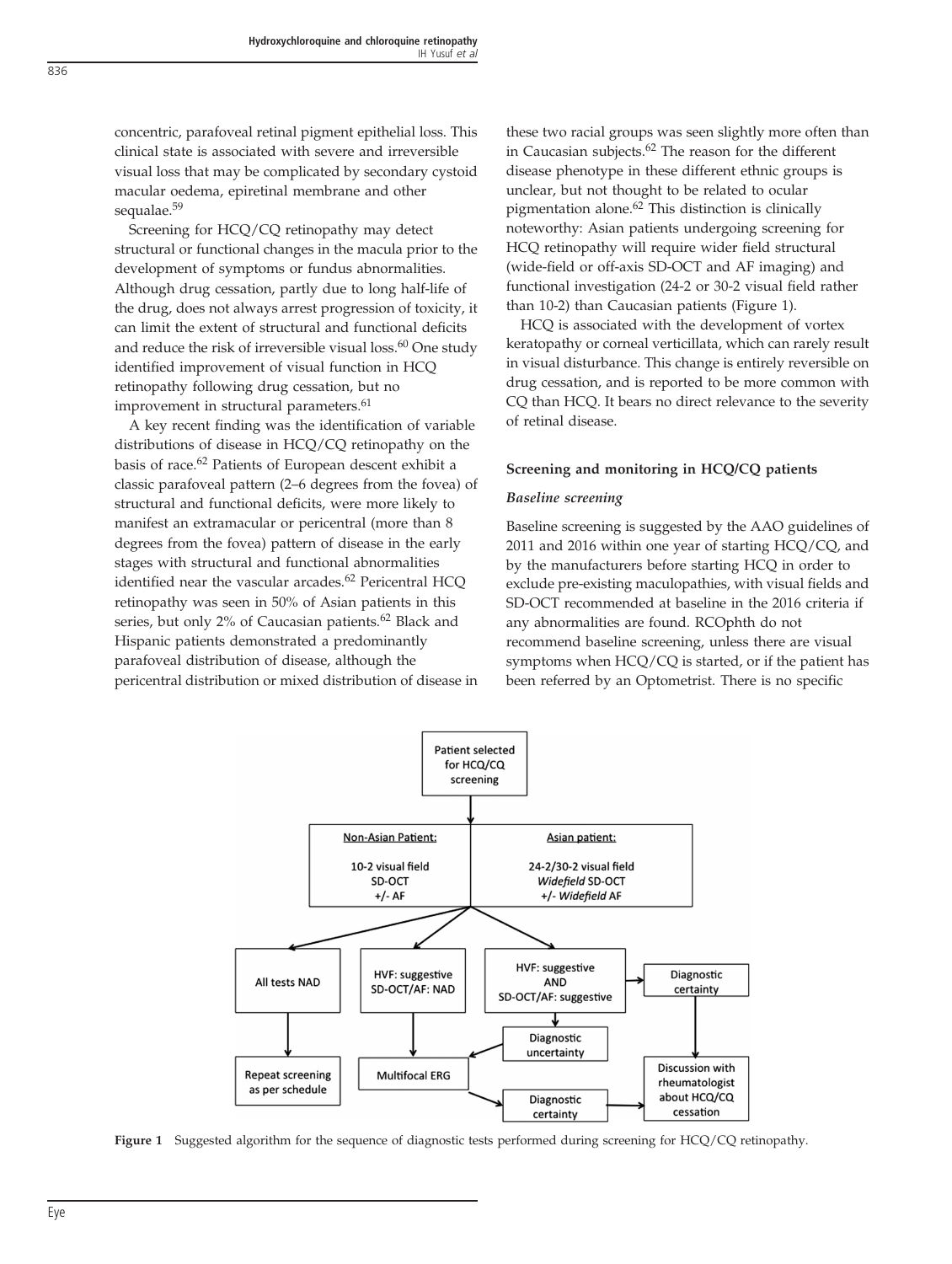guidance about the tests that Optometrists in this context should undertake (visual acuity, fundus examination, visual field examination etc.) Advice and practice differs in different centres. If the patient is referred for an Ophthalmic review, functional and image based screening is undertaken. [Table 2](#page-4-0) compares screening protocols, including what is suggested as a baseline assessment.

#### Ongoing monitoring/ screening

Ongoing monitoring or screening refers to continued, usually annual surveillance of an individual taking HCQ who is considered to be at risk of retinopathy in which a pre-designated protocol of investigations are undertaken. [Table 2](#page-4-0) highlights the differences between screening schedules for HCQ retinopathy. It is important that patients are aware that monitoring for HCQ retinopathy cannot prevent the occurrence of retinopathy but timely cessation of therapy at the earliest sign of any potential damage is expected to help limit either development or progression of loss of visual function. Patients taking HCQ/CQ must be informed about the risk of retinopathy by the prescribing physician, and the proposed schedule for baseline screening and ongoing monitoring for that individual taking into consideration their specific ocular and systemic risk factors. This should be in accordance with the most recent evidence and their current ocular and systemic status, which should be reviewed if there are changes in health and medication.[25](#page-14-0),[28](#page-15-0)

More recent guidelines have favoured objective testing where possible (SD-OCT, AF, mfERG), $^{25}$  $^{25}$  $^{25}$  although subjective testing (visual field analysis) remains of great value; data suggest that subtle scotomata on 10-2 visual fields may be evident before structural changes are evident on SD-OCT [\(Figure 1](#page-8-0)). Guidelines suggest that at least one objective test should confirm findings on subjective testing before a diagnosis of HCQ retinopathy is made. Amsler grid testing, colour vision testing, fluorescein angiography, full-field ERG, time domain OCT and fundus photography have been removed from recommended protocols for screening as they are not considered sufficiently sensitive or specific to detect early disease.[25](#page-14-0) There are new technologies that may provide more sensitive objective structural (adaptive optics imaging), and functional (microperimetry) evaluation although these are essentially research tools at this time and not widely available, nor validated for screening purposes.

## Visual field testing: subjective, functional evaluation

Automated threshold visual field analysis has become a key tool in the evaluation of patients at risk of HCQ

retinopathy. Visual field analysis remains the most sensitive subjective investigation for the diagnosis of this disorder. The interpretation of scotomata may be challenging: whilst isolated points of reduction in sensitivity might be considered insignificant and more suggestive of patients without HCQ retinopathy, $63$  they may also represent the earliest evidence of HCQ retinopathy.[25](#page-14-0) Repeating visual field testing in this patient group is advisable. Contiguous scotoma points, and those identified in an annular zone between 2 and 8 degrees from fixation were found to be more likely to represent HCQ retinopathy in one study, with white targets considered more discriminating than red.[63,64](#page-16-0) Parafoveal scotomata are typical of HCQ retinopathy: superonasal scotomata are the most common abnormality as the inferotemporal paramacular region is often affected first. However, this observation is not absolute.[25](#page-14-0) Recent data have suggested that Asian patients should receive 30-2 or 24-2 visual field testing rather than 10-2, as wider-field visual field analysis is more likely to detect extramacular disease.[62](#page-16-0) Any central scotoma in 24-2 or 30-2 field testing should be taken seriously and further clarified with 10-2 visual fields. Any persistent or convincing scotoma should prompt evaluation by SD-OCT, AF or mfERG, with the mfERG particularly helpful where SD-OCT and AF do not detect objective evidence of HCQ toxicity suspected from visual field testing [\(Figure 1\)](#page-8-0).

## Spectral-domain optical coherence tomography: objective, structural evaluation

Spectral-domain OCT (SD-OCT) is a widely available technology that permits objective, structural evaluation of the macula in patients at risk of HCQ retinopathy. Typical findings of HCQ retinopathy on SD-OCT are parafoveal abnormalities of the outer segment, particularly thinning or loss of the photoreceptor layer, outer nuclear layer and/or ellipsoid zone (inner segment/ outer segment junction), and retinal pigment epithelium.<sup>[65](#page-16-0)</sup> These signs are considered strongly suggestive of HCQ toxicity. Focal disruption of outer segment structures is a typical finding of HCQ retinopathy, rather than widespread, progressive thinning. Asian eyes may manifest an extra-macular pattern of disease with SD-OCT abnormalities identified towards or beyond the vascular arcades: wide-field SD-OCT may be necessary for screening in this patient group.[62](#page-16-0)

The inner retina did not demonstrate any abnormalities in early disease, in a study comparing SD-OCT images in both short term  $(<5$  years) and long term  $(>15$  years) users prior to the development of retinopathy.<sup>[66](#page-16-0)</sup> This is true both before and after drug cessation,<sup>[39](#page-15-0)</sup> although high cumulative doses may cause thinning of the ganglion cell/inner plexiform thickness.[67](#page-16-0) SD-OCT abnormalities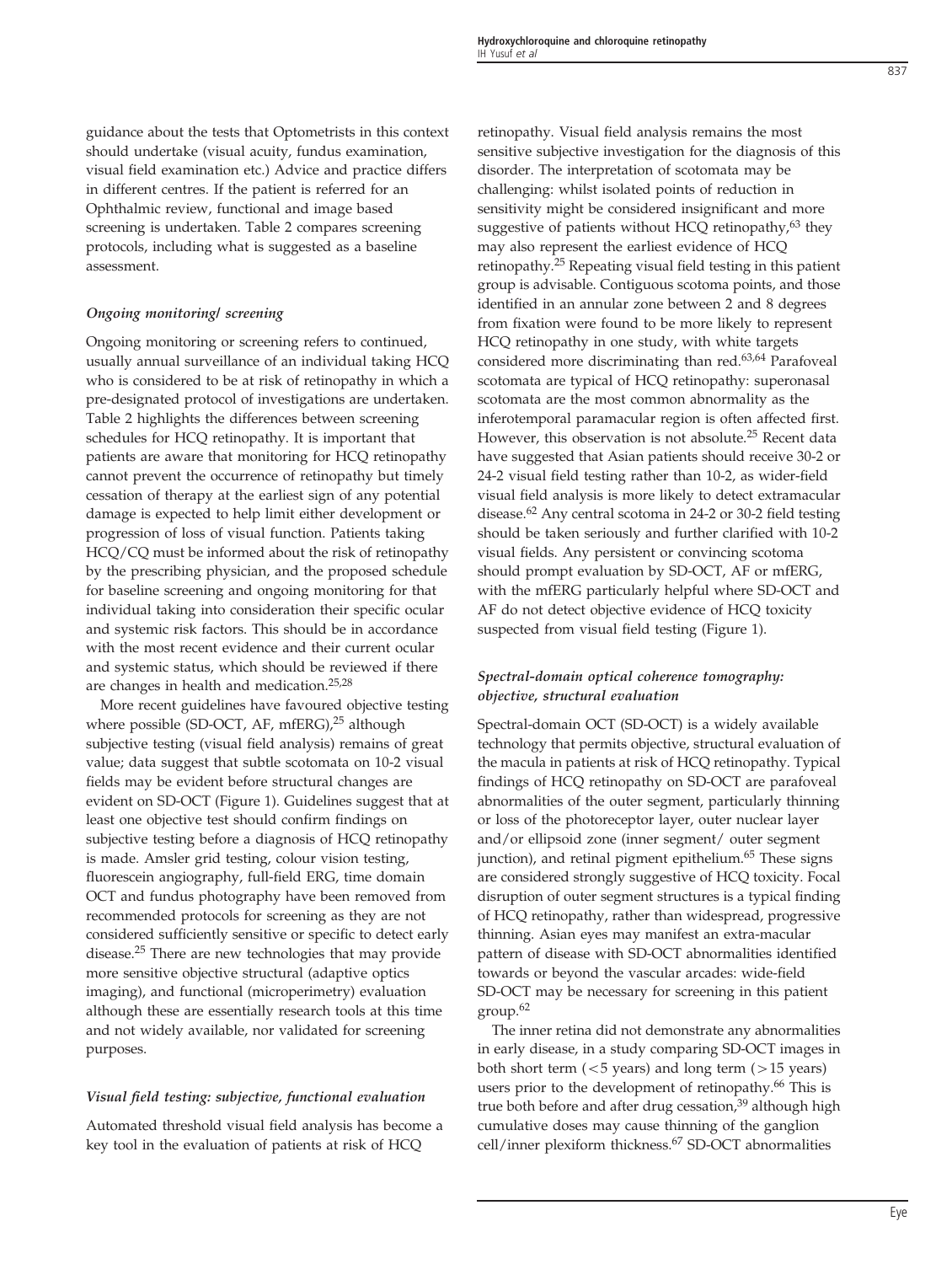<span id="page-10-0"></span>persist on imaging after the cessation of HCQ/CQ, despite evidence of some visual field recovery.<sup>[68](#page-16-0)</sup>

## Fundus auto-fluorescence: objective, structural evaluation

Fundus autofluorescence (AF) using blue light of 488 nm wavelength, exploits the fluorescent property of lipofuscin within the retinal pigment epithelium (RPE). AF has been demonstrated to detect HCQ retinopathy, although was found to be less sensitive than mfERG. $^{69}$  $^{69}$  $^{69}$  A parafoveal increased autofluorescence signal is detected in the early stages of disease, with mottled decrease in parafoveal autofluorescence as RPE degeneration becomes established in later stages of disease.<sup>[69](#page-16-0)</sup> AF may identify a sub-clinical bulls-eye maculopathy in patients with HCQ who demonstrate only fine RPE changes on fundoscopic examination,[70](#page-16-0) although modern screening techniques should identify HCQ before this stage.[71](#page-16-0) The wider, diffuse parafoveal autofluorescence signal seen in early disease is subtle, $71$  and quantitative autofluorescence may increase the objectivity of this early feature. Increased signal on AF may precede SD-OCT features in this disorder[.38](#page-15-0) Widefield AF is required in Asian patients with suspected HCQ retinopathy to detect extramacular disease.<sup>[62](#page-16-0)</sup>

## Multi-focal electroretinography: objective, functional evaluation

Multifocal electroretinography produces a topographic representation of retinal responses and can identify local areas of depressed retinal sensitivity in early HCQ retinopathy. It has in some series been considered the gold standard test for the detection of suspected HCQ retinopathy.[72](#page-16-0) Comparing rings of responses about the foveal centre can increase the sensitivity of mfERG in detecting parafoveal disease. Asian patients will require wider-field mfERG for the purposes of screening; those extending to 20 degrees eccentricity in this patient group have been presented.<sup>[62](#page-16-0)</sup>

MfERG has gained favour as more informed guidelines have emphasized the value of objective tests (OCT, mfERG, and AF), over subjective ones (visual field analysis). $24,25$  $24,25$  $24,25$  A recent systematic review suggested that mfERG may have the ability to detect HCQ retinopathy earlier than other tests used in HCQ screening (visual field, AF, and OCT; Table 3).[73](#page-16-0) However, screening guidelines must be practical to promote compliance across ophthalmic units;<sup>[25](#page-14-0)</sup> local access to electrodiagnostic testing is unlikely for the majority of HCQ patients undergoing screening. It is likely that mfERG will be indicated in patients with reproducible, suggestive visual field abnormalities in whom SD-OCT/AF imaging is

unremarkable to establish objective evidence of HCQ retinopathy [\(Figure 1](#page-8-0)). Referral to a regional unit may be required to provide reliable electrodiagnostic testing in accordance with International Society for the Clinical Electrophysiology of Vision standards, which may involve visual evoked potentials, pattern and full-field electroretinography in addition to mfERG.

## Whether to implement a monitoring programme for all patients on HCQ

Screening for HCQ/CQ retinopathy has been advocated by the American Academy of Ophthalmology (AAO) since 2002.[23](#page-14-0)–25,[74](#page-16-0) In the United Kingdom, the Royal College of Ophthalmologists, the British Society of Rheumatology and British Association of Dermatologists published joint guidelines in 2009 (updated from 1998 and 2004), prior to the revised AAO guidelines in 2011 and 2016.[22](#page-14-0) The United Kingdom guidelines advise against routine screening for HCQ toxicity.[22](#page-14-0) The panel's opinion was that the screening criteria were not met: in particular that the occurrence of 'clinically significant maculopathy was very rare' and that there is no reliable test for detecting it at a reversible stage. $22$  Under these guidelines, referral to an Ophthalmologist is recommended only when visual symptoms develop and are not correctable by an Optometrist. HCQ/CQ retinopathy is now considered far more common (overall prevalence of 7.5% of those patients taking the drug for 5 years or more, increasing to 20-50% after 20 years of therapy)[28](#page-15-0) than previous epidemiological studies suggested. These data suggest HCQ/CQ retinopathy is a significant public health problem. In addition, diagnostic tools required to detect HCQ/CQ retinopathy at an early stage are now widely available (SD-OCT, visual field testing, AF), and are proven to detect HCQ/CQ toxicity before the onset of symptoms and fundus abnormalities are visible. $24,25$  We strongly recommend that these guidelines are reviewed and the advice against ongoing screening (monitoring) for HCQ/CQ retinopathy is updated to advise regular monitoring. The form that this should take needs to be the subject of revised guidelines.

Table 3 Sensitivity and specificity of diagnostic tests in HCQ retinopathy[.68](#page-16-0)

|                    | Sensitivity | Specificity |
|--------------------|-------------|-------------|
| $10-2$ VF          | 85.7%       | 92.5%       |
| SD-OCT             | 78.6%       | 86.9%       |
| Multifocal ERG     | 92.9%       | 98.1%       |
| SD-OCT and 10-2 VF | 85.7%       | 92.5%       |
| 10-2 VF and mfERG  | 100%        | 82.2%       |
| SD-OCT and mfERG   | 100%        | 86.0%       |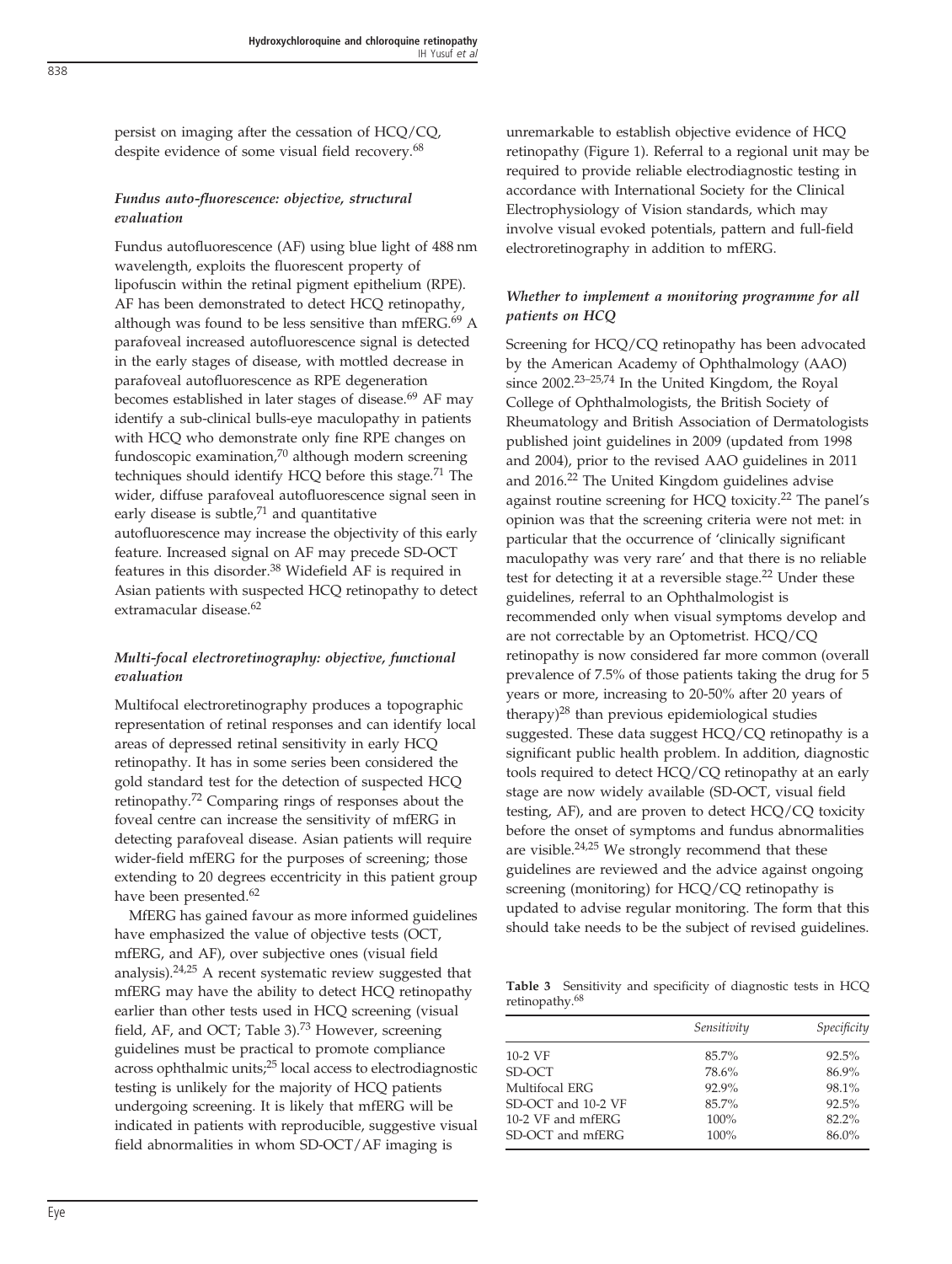# Screening schedule

Most screening guidelines recommend screening for HCQ/CQ retinopathy after 5 years of drug therapy ([Table 2\)](#page-4-0) with annual screening. Baseline evaluation, in some form, is widely recommended to identify those with pre-existing maculopathy and to establish baseline measures from which to identify change. In patients with unusual risk factors, screening may be indicated before 5 years ([Table 2\)](#page-4-0).[25](#page-14-0) The duration of screening is not specified by most guidelines but is likely to be required indefinitely, particularly as new data suggest prevalence of toxicity in those with greater than 20 years of therapy to be as high as  $20-50\%$ .<sup>[28](#page-15-0)</sup>

# Screening Protocol: How to screen/monitor

Screening/Monitoring for HCQ should use diagnostic instruments that are widely available with easily interpretable images to ensure compliance with screening guidelines. Visual field analysis (10-2, 24-2 or 30-2 as appropriate), and SD-OCT are widely available and the consensus is emerging that they should, in combination, be performed on every patient presenting for HCQ screening. One study identified ring scotomata on visual field testing with normal SD-OCT appearance was present in 10% of patients; conversely, all patients with SD-OCT abnormalities had scotomata on visual field testing thus suggesting that visual field testing is a sensitive test to elicit early signs of toxicity.<sup>[75](#page-16-0)</sup>

Fundus autofluorescence (AF) may be a useful additional tool to provide objective, structural evidence of disease that may correlate with findings on SD-OCT imaging and visual field analysis. AF imaging (wide-field AF in Asian patients) should be considered in HCQ patients where available.

Multifocal ERG may provide objective, functional evidence of disease, and may be useful when the diagnosis of HCQ is uncertain: in particular when visual field analysis demonstrates scotomata in the absence of structural evidence on SD-OCT or AF.

The efficacy of screening is dependent on the relative sensitivity and specificity of screening tests used to detect pre-symptomatic disease. One study found the sensitivities of 10-2 HVF, mfERG and SD-OCT in detected HCQ retinopathy were 85.7, 92.9, and 78.6% respectively, with specificities of 92.5, 86.9, and 98.1% [\(Table 3](#page-10-0)).<sup>[76](#page-16-0)</sup> Negative predictive values were greater than 99% for all tests: confident exclusion of retinopathy is possible when a combination of diagnostic tests are negative. However, when isolated tests are positive, they are less useful in predicting disease: the positive predictive value may be as low as 30% for some diagnostic tests (such as 10-2 HVF, mfERG and SD-OCT) in HCQ/CQ retinopathy.<sup>[76](#page-16-0)</sup>

[Figure 1](#page-8-0) presents a suggested algorithm for the interpretation of diagnostic tests in patients with HCQ/ CQ who are referred for screening.

# Cost of screening

The economic cost of providing HCQ screening in any country will depend on the number of individuals in the population, the total number of individuals taking HCQ, and the prevalence of risk factors for screening within that population of HCQ users. Screening may involve at least an annual ophthalmological assessment for patients taking HCQ/CQ and may be indefinite whilst the patient remains on the drug. $25$  HCQ screening may require additional outpatient capacity for diagnostic tests, and training on their interpretation: this may take place in virtual clinics in which the tests are performed by technicians and interpreted by those trained to do so. MfERG will usually need a referral to a regional unit if required. If the decision to institute screening for HCQ is established, a full economic evaluation will be required on a national level to determine if screening for HCQ is costeffective.

When reviewing the need to implement screening for HCQ/CQ retinopathy, the potential drawbacks should be considered. It may cause harm: anxiety to patient groups potentially at risk of retinopathy; and false positive results may lead to inappropriately stopping HCQ – an effective drug with a demonstrated survival benefit. It is likely that incidental ocular co-pathology will be detected through any screening programme and require further investigation and/or treatment.

# Adherence to screening

Adherence to published guidelines on HCQ/CQ retinopathy screening is challenging. One study determined that only 54.8% of patients received appropriate evaluation in a US cohort, when audited against the recommendations of the AAO (this study was published in 2015, 4 years after the updated AAO guidelines, published 2011). In this study, 25.7% received fewer than the recommended investigations; SD-OCT and 10-2 visual field testing were often performed, but AF and mfERG often omitted.[77](#page-16-0)

Should a screening programme for HCQ retinopathy be instituted, additional administrative support and regional organisation, similar to that used to organise retinal screening for patients with diabetes in the UK, may be required to introduce quality control into the process of screening: ensuring patients are assessed, and recalled when required. The caring physician – either Rheumatologist or General Practitioner – and patients on 839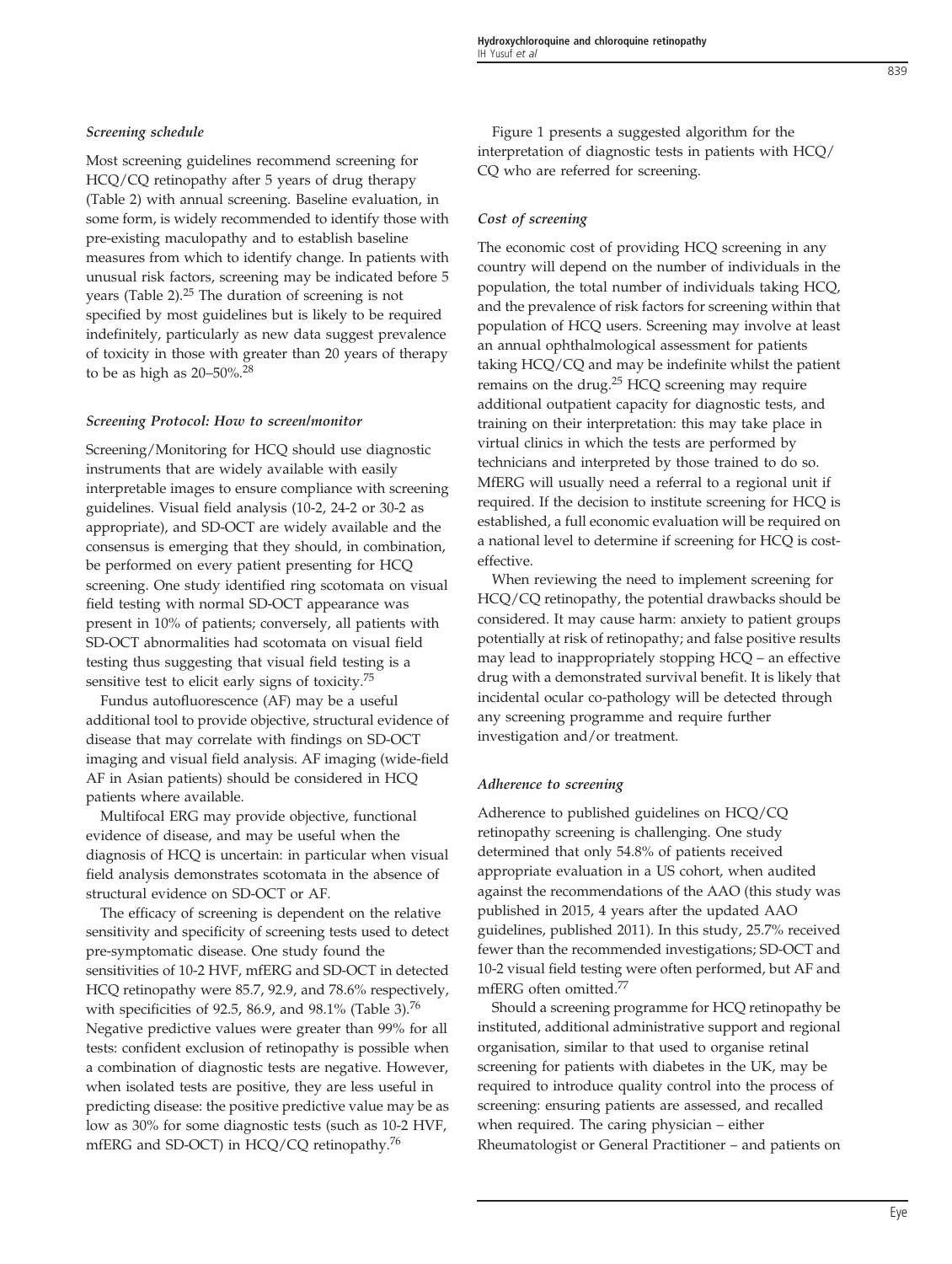HCQ will need to be aware of the schedule for screening so that patients requiring screening receive it.

## Management

There is no currently proven effective treatment for visual restoration in patients with HCQ/CQ retinopathy. Management centres around identification of definite HCQ/CQ retinopathy, drug cessation in consultation with a rheumatologist and visual rehabilitation as required.

## Hydroxychloroquine drug cessation

The decision to stop HCQ/CQ therapy will depend on the certainty of toxic retinopathy: the definitions of 'possible', 'likely', and 'definite' HCQ/CQ retinopathy would be helpful in guiding discussions with patient and Rheumatologist about whether drug cessation with a switch to alternative treatment is recommended, or HCQ/CQ continued while further testing is awaited.<sup>[24](#page-14-0)</sup> Given the long half-life of  $HCQ/CQ^{12}$ , systemic clearance is delayed for months after drug cessation, and some degree of ongoing toxicity is likely to continue for this period.[78](#page-16-0) It has been suggested that the continuing toxic effects following drug cessation are likely to be related to the severity of toxic maculopathy at the time HCQ/CQ was stopped.[25](#page-14-0),[59](#page-16-0) One longitudinal study evaluated visual acuity, SD-OCT imaging data and mfERG of patients on HCQ, and 6 months following drug cessation finding improved visual acuity and mfERG responses, but not OCT appearances.<sup>[61](#page-16-0)</sup> A further study evaluating only SD-OCT imaging characteristics before and for 4 years after drug cessation in 11 patients with HCQ retinopathy found that if HCQ is stopped before RPE damage, progression of disease on SD-OCT is limited to the first year and diffuse in distribution without parafoveal localisation.[39](#page-15-0) There is some evidence that preservation of the external limiting membrane is a favourable prognostic sign in HCQ retinopathy.[78](#page-16-0)

## Role of the Rheumatologist

The clinical decision to initiate or stop treatment with HCQ, or to change the treatment dose is likely to be made by a Rheumatologist. It is important that Rheumatologists are aware of the updated evidence that ABW (less than 5.0 mg/kg of ABW/day) should be prescribed to patients as current best practice, and is more strongly correlated with retinal toxicity than IBW when prescribing HCQ.<sup>[25](#page-14-0)[,28](#page-15-0)</sup> Similarly, emerging risk factors for HCQ/CQ retinopathy and updated screening schedules [\(Table 2](#page-4-0)) may prompt screening before 5 years of drug therapy (ie, Tamoxifen use).[25](#page-14-0) Rheumatologists are likely to be the most common route of referral of at risk patients taking HCQ who require screening to Ophthalmologists: patients in a US study cared for by a rheumatologist had a greater likelihood of regular eye screening.[79](#page-16-0)

## Future directions

## Prevention of retinal toxicity

The most important means of reducing harm from HCQ/ CQ is accurate dosing based on current data on retinal toxicity using ABW at less than 5.0 mg/kg of ABW/day rather than IBW at a dose of less than 6.5 mg/kg of IBW/ day. However, in certain patients such as those who are obese, very short or very thin, there may be a significant difference between these ABW and IBW dose calculations.[25](#page-14-0),[28](#page-15-0) Electronic prescribing systems, and more rigorous and universal prescribing protocols for HCQ may prevent cases of retinal toxicity. All prescribing clinicians should ensure dosing is optimised, and rechecked if large changes in weight or renal function occur. One retrospective audit found that of 675 patients treated with HCQ in a single centre, around 46% of males and 56% of females were receiving higher doses of HCQ than recommended.[42](#page-15-0) In our audit, approximately 10% of patients were overdosed when ABW was used and 30% when IBW was used to calculate optimal HCQ dose based on conventional dosing recommendations of less than 6.5 mg/kg/day (unpublished data). Accurate dosing of HCQ/CQ may reduce the risk of toxicity on a population level.

## Serum hydroxychloroquine monitoring

Serum monitoring of HCQ may be used in patients with renal or hepatic dysfunction who may exhibit variable metabolism or excretion of HCQ, or to differentiate treatment compliance and treatment failure.<sup>[80,81](#page-16-0)</sup> In some cases, sub-therapeutic serum HCQ concentrations were due to a lower than optimal dose, and higher doses associated with fewer flares in patients in remission.<sup>[81](#page-16-0)</sup> The large, randomized, placebo-controlled clinical trial (PLUS study) with 573 patients with SLE found that although low serum concentration of HCQ was associated with increased disease activity in SLE, it did not translate to disease flares over a 7-month follow-up period.[82](#page-16-0) HCQ dosing may therefore reflect a balance between short-term systemic efficacy and long-term ocular safety. Serum HCQ monitoring has not demonstrated any clear role in predicting the risk of retinopathy in any published study.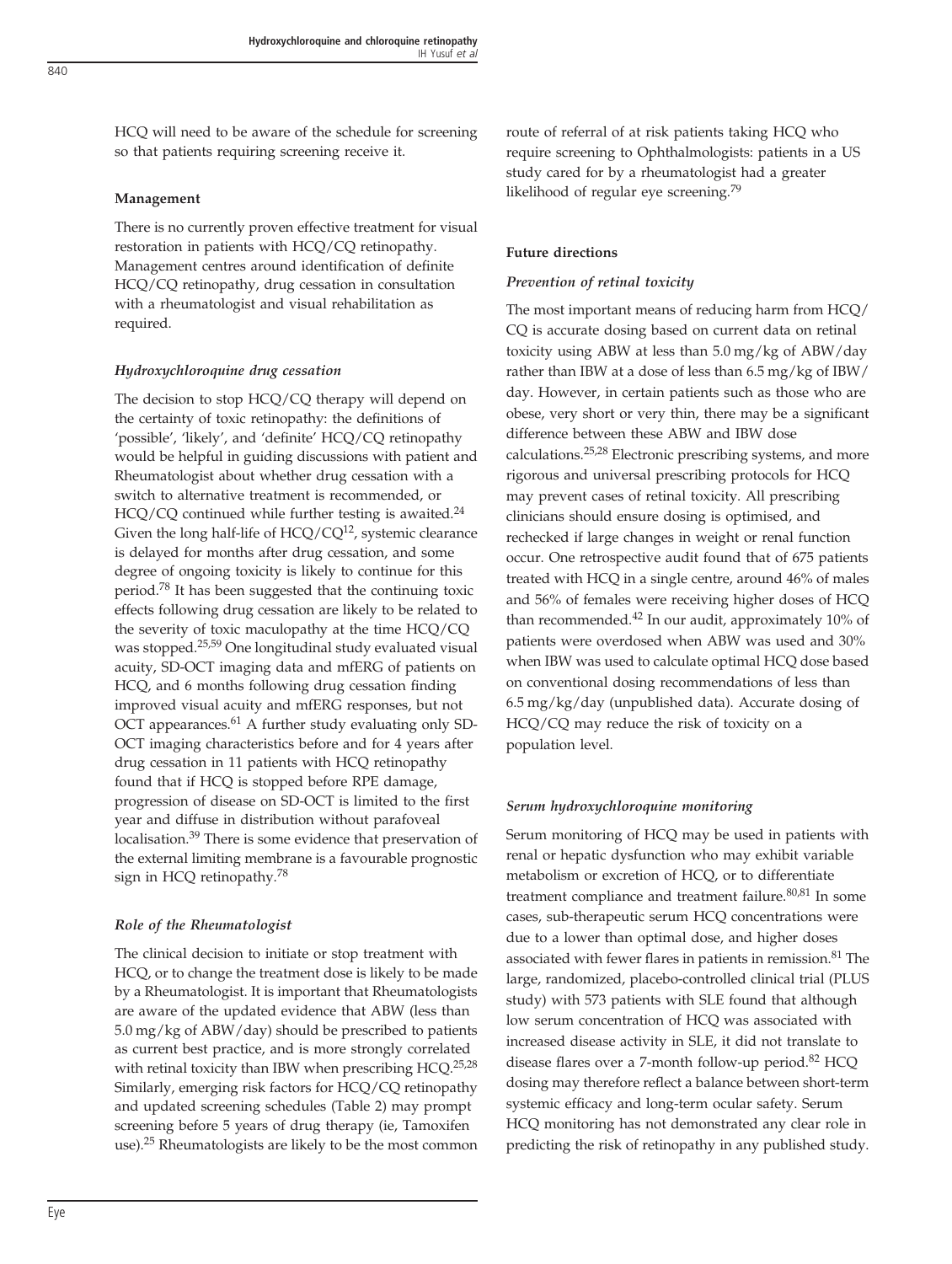## Objective, structural evaluation: adaptive optics imaging

Adaptive optics (AO) technology permits the evaluation of photoreceptor density and morphology.[83](#page-16-0) Interest has been expressed in the potential of this technology to detect very early structural abnormalities in HCQ retinopathy,<sup>[25](#page-14-0)</sup> particularly since the photoreceptor layer is considered the primary site of toxicity. AO technology has identified patch cone mosaic lesions in which cone photoreceptors were either missing or lost with atypical morphology of residual cones in two patients with symptomatic HCQ retinopathy.<sup>[84](#page-16-0)</sup> This structural deficit corresponded to scotomata identified on visual field testing. OCT appearances have been correlated with photoreceptor appearances using AO technology in various maculopathies, $83$  and it is suggested that the relationship between outer retinal reflectivity on SD-OCT and photoreceptor density on adaptive optics imaging may be helpful.[85](#page-16-0) AO technology may find a role in providing objective structural evidence of disease in the early detection of HCQ retinopathy. A larger series correlating the structural changes on AO technology with functional tools such as mfERG and visual field analysis is required to evaluate the sensitivity and specificity of AO imaging. The limited availability of this technology is likely to exclude it from any screening protocols in the near future, although it may be useful as a research tool in cases of suspected HCQ retinopathy.[86](#page-16-0)

## Subjective, functional evaluation: Microperimetry

Microperimetry is a technique of visual field testing where light stimuli are projected onto specific points on a subject's retina at which the threshold of retinal sensitivity is established. Reduced overall macular sensitivity on microperimetry was detected in patients taking HCQ versus healthy controls,  $87,88$  but no difference in foveal sensitivity was detected in one study.<sup>[88](#page-16-0)</sup> A further study also identified reduced overall macular sensitivity in patients taking HCQ despite normal mfERG, 10-2 visual fields, OCT and AF.<sup>[89](#page-17-0)</sup> The role of microperimetry in HCQ screening is as yet unknown; $90$  further studies are required to determine the specificity and sensitivity of microperimetry in suspected HCQ retinopathy, and whether it exceeds that of standard automated visual field testing.

## Conclusion

This subject of this review article is chloroquine and HCQ retinopathy and it is clear that with long-term use and in susceptible patients that some patients may develop severe visual loss. What is emerging from the literature over the last few years, and has been incorporated into the latest AAO 2016 guidelines, is that regular monitoring is important when using this extremely useful medication. In addition, those involved in the care of patients taking this drug need to be aware of accurate dosing by using the ABW, and to take particular care in obese, or short individuals. Concomitant medication may have an additive deleterious effect; and that long term use, particularly in the elderly is associated with retinopathy in a significant number of patients. Emerging data have shown a prevalence of HCQ retinopathy of 7.5% in those taking the drug for greater than 5 years long-term HCQ users with between 20 and 50% for those who have taken it over 20 years.[43](#page-15-0) The knowledge that tamoxifen use has emerged as a significant risk factor and that there may be variable expression of disease according to race<sup>[62](#page-16-0)</sup> suggests that a review of the RCOphth joint guidelines on HCQ screening should be considered. The AAO guidelines in 2011 suggested a shift towards more objective tests of visual function (SD-OCT, mfERG or AF), in addition to subjective tests (10-2 visual field testing), $^{24}$  $^{24}$  $^{24}$  and the recent updated AAO guidelines (2016) acknowledged that a more realistic protocol might improve compliance within ophthalmic units.[25](#page-14-0) Automated visual field testing, together with SD-OCT and AF, should be achievable and practical for most ophthalmic units; those requiring mfERG testing could be referred to a regional centre. Clinical criteria to define possible, likely or definite HCQ toxicity on the basis of diagnostic testing would be helpful for both the general Ophthalmologist to interpret diagnostic results, and to the Rheumatologist to determine whether HCQ cessation is justified, particularly given a proven survival benefit of HCQ therapy has been identified in patients SLE.<sup>[2](#page-14-0)</sup>

A national case-finding study evaluating the incidence of HCQ retinopathy would assist greatly in understanding the burden of disease and modelling the cost-effectiveness of any screening programme; there are limitations on the inferences that can be made from cohort studies and across study populations. Ophthalmologists, Rheumatologists and General Practitioners should be aware of the best practice in safe prescribing of HCQ, and any consensus screening criteria to ensure those who require screening for HCQ retinopathy are appropriately referred. Audit of ophthalmic screening practice will be required to ensure that the recommendations for screening are being met. We initiated an audit of our current service as a consequence of identifying 3 patients on long-term HCQ who developed HCQ retinopathy (Latasiewicz *et al*<sup>[91](#page-17-0)</sup>) and have implemented change as a consequence of this (unpublished data). Patient education about the risks of visual loss with HCQ or CQ therapy is crucial: risks of visual loss may be minimized, but not altogether eliminated, with regular ophthalmic screening. Original epidemiological data identifying the prevalence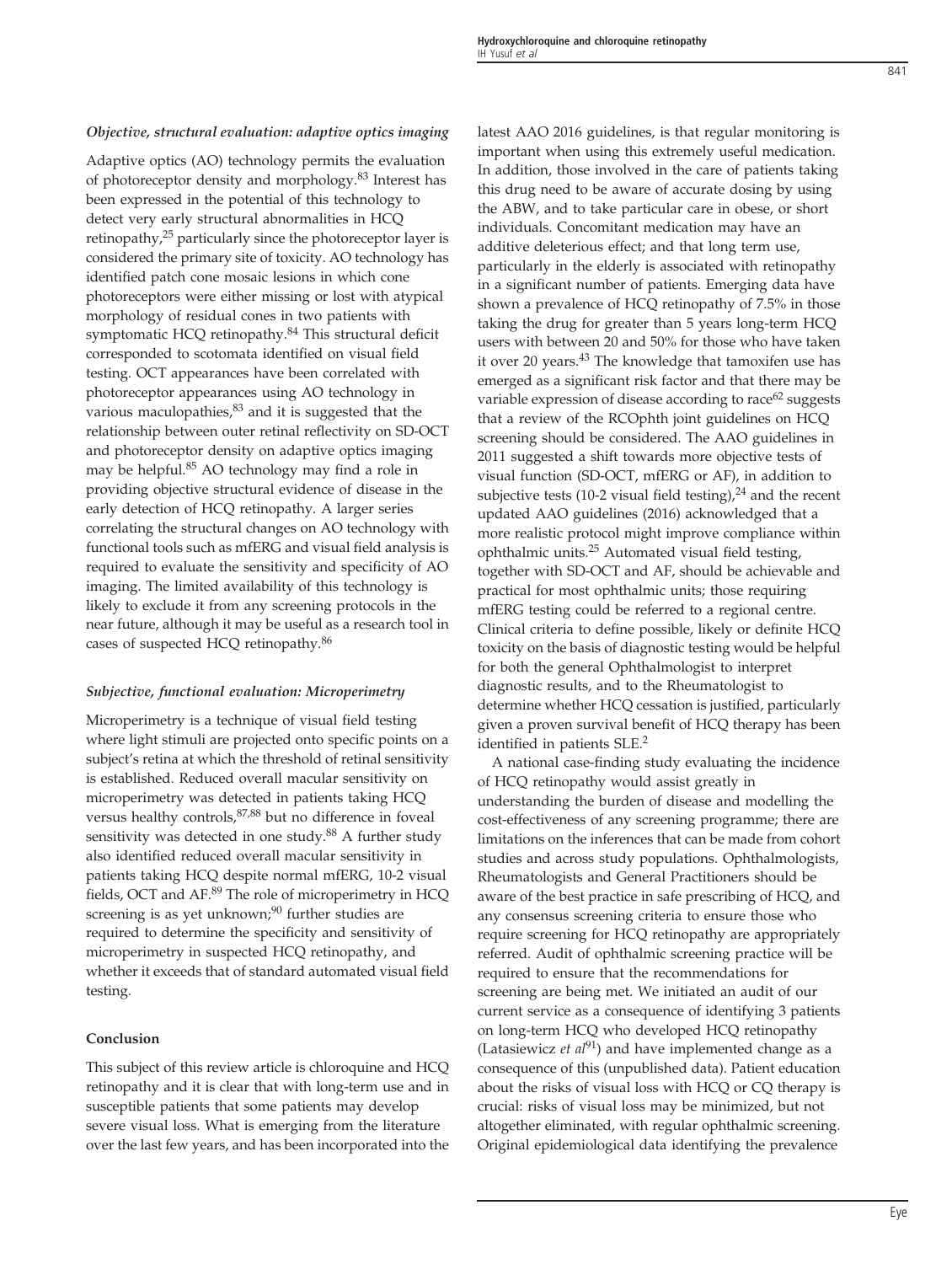<span id="page-14-0"></span>of HCQ retinopathy in 7.5% of long-term HCQ users may now suggest a medico-legal imperative to screen those patients considered at high risk of HCQ retinopathy. In addition in this review article we have proposed a practical protocol for screening these patients to detect any sign of HCQ retinopathy as early as possible.

## Methodology

We used the following databases and search terms to research this review: MEDLINE/PubMed: 'Hydroxychloroquine retinopathy'; 'Hydroxychloroquine maculopathy'; 'Hydroxychloroquine [title], SLE'; 'Chloroquine retinopathy'; Original research studies; Non-English papers excluded.

## Conflict of interest

The authors declare no conflict of interest.

## References

- 1 Gabourel JD. Effects of hydroxychloroquine on the growth of mammalian cells in vitro. J Pharmacol Exp Ther 1963; 141: 122–130.
- 2 Alarcon GS, McGwin G, Bertoli AM, Fessler BJ, Calvo-Alen J, Bastian HM et al. Effect of hydroxychloroquine on the survival of patients with systemic lupus erythematosus: data from LUMINA, a multiethnic US cohort (LUMINA L). Ann Rheum Dis 2007; 66: 1168–1172.
- 3 Pons-Estel GJ, Alarcon GS, McGwin Jr G, Danila MI, Zhang J, Bastian HM et al. Protective effect of hydroxychloroquine on renal damage in patients with lupus nephritis: LXV, data from a multiethnic US cohort. Arthritis Rheum 2009; 61: 830–839.
- 4 Willis R, Seif AM, McGwin Jr G, Martinez-Martinez LA, Gonzalez EB, Dang N et al. Effect of hydroxychloroquine treatment on pro-inflammatory cytokines and disease activity in SLE patients: data from LUMINA (LXXV), a multiethnic US cohort. Lupus 2012; 21: 830–835.
- 5 Costedoat-Chalumeau N, Dunogue B, Morel N, Le Guern V, Guettrot-Imbert G. Hydroxychloroquine: a multifaceted treatment in lupus. Presse Med 2014; 43: e167–e180.
- 6 Jancinova V, Pazourekova S, Lucova M, Perecko T, Mihalova D, Bauerova K et al. Selective inhibition of extracellular oxidants liberated from human neutrophils–A new mechanism potentially involved in the antiinflammatory activity of hydroxychloroquine. Int Immunopharmacol 2015; 28: 175–181.
- 7 Goldman FD, Gilman AL, Hollenback C, Kato RM, Premack BA, Rawlings DJ. Hydroxychloroquine inhibits calcium signals in T cells: a new mechanism to explain its immunomodulatory properties. Blood 2000; 95: 3460–3466.
- 8 van Loosdregt J, Spreafico R, Rossetti M, Prakken BJ, Lotz M, Albani S. Hydroxychloroquine preferentially induces apoptosis of CD45RO+ effector T cells by inhibiting autophagy: a possible mechanism for therapeutic modulation of T cells. J Allergy Clin Immunol 2013; 131: 1443–6.e1.
- 9 Fox RI. Mechanism of action of hydroxychloroquine as an antirheumatic drug. Semin Arthritis Rheum 1993; 23: 82–91.
- 10 Scholl HP, Shah SM. We need to be better prepared for hydroxychloroquine retinopathy. JAMA Ophthalmol 2014; 132: 1460–1461.
- 11 Bethel M, Yang FM, Li S, Nahman NS, Oliver AM, Machua W et al. Hydroxychloroquine in patients with systemic lupus erythematosus with end-stage renal disease. J Investig Med 2016; 64: 908–910.
- 12 Electronic Medicines Compendium. Plaquenil 200mg Filmcoated Tablets. 2014.
- 13 Ochsendorf FR. Use of antimalarials in dermatology. J Dtsch Dermatol Ges 2010; 8: 829–844 quiz 45.
- 14 Braun S, Ferner M, Kronfeld K, Griese M. Hydroxychloroquine in children with interstitial (diffuse parenchymal) lung diseases. Pediatr Pulmonol 2015; 50: 410–419.
- 15 Poklepovic A, Gewirtz DA. Outcome of early clinical trials of the combination of hydroxychloroquine with chemotherapy in cancer. Autophagy 2014; 10: 1478–1480.
- 16 Cook KL, Warri A, Soto-Pantoja DR, Clarke PA, Cruz MI, Zwart A et al. Hydroxychloroquine inhibits autophagy to potentiate antiestrogen responsiveness in ER+ breast cancer. Clin Cancer Res 2014; 20: 3222–3232.
- 17 Goldberg SB, Supko JG, Neal JW, Muzikansky A, Digumarthy S, Fidias P et al. A phase I study of erlotinib and hydroxychloroquine in advanced non-small-cell lung cancer. J Thorac Oncol 2012; 7: 1602–1608.
- 18 Mahalingam D, Mita M, Sarantopoulos J, Wood L, Amaravadi RK, Davis LE et al. Combined autophagy and HDAC inhibition: a phase I safety, tolerability, pharmacokinetic, and pharmacodynamic analysis of hydroxychloroquine in combination with the HDAC inhibitor vorinostat in patients with advanced solid tumors. Autophagy 2014; 10: 1403–1414.
- 19 Rangwala R, Chang YC, Hu J, Algazy KM, Evans TL, Fecher LA et al. Combined MTOR and autophagy inhibition: phase I trial of hydroxychloroquine and temsirolimus in patients with advanced solid tumors and melanoma. Autophagy 2014; 10: 1391–1402.
- 20 Rangwala R, Leone R, Chang YC, Fecher LA, Schuchter LM, Kramer A et al. Phase I trial of hydroxychloroquine with doseintense temozolomide in patients with advanced solid tumors and melanoma. Autophagy 2014; 10: 1369–1379.
- Vogl DT, Stadtmauer EA, Tan KS, Heitjan DF, Davis LE, Pontiggia L et al. Combined autophagy and proteasome inhibition: a phase 1 trial of hydroxychloroquine and bortezomib in patients with relapsed/refractory myeloma. Autophagy 2014; 10: 1380–1390.
- 22 The Royal College of Ophthalmologists. Hydroxychloroquine and Ocular ToxicityRecommendations on Screening, 2009.
- 23 Marmor MF, Carr RE, Easterbrook M, Farjo AA, Mieler WF. Recommendations on screening for chloroquine and hydroxychloroquine retinopathy: a report by the American Academy of Ophthalmology. Ophthalmology 2002; 109: 1377–1382.
- 24 Marmor MF, Kellner U, Lai TY, Lyons JS, Mieler WF. Revised recommendations on screening for chloroquine and hydroxychloroquine retinopathy. Ophthalmology 2011; 118: 415–422.
- 25 Marmor MF, Kellner U, Lai TY, Melles RB, Mieler WF. Recommendations on Screening for Chloroquine and Hydroxychloroquine Retinopathy (2016 Revision). Ophthalmology 2016; 123: 1386–1394.
- 26 Rainsford KD, Parke AL, Clifford-Rashotte M, Kean WF. Therapy and pharmacological properties of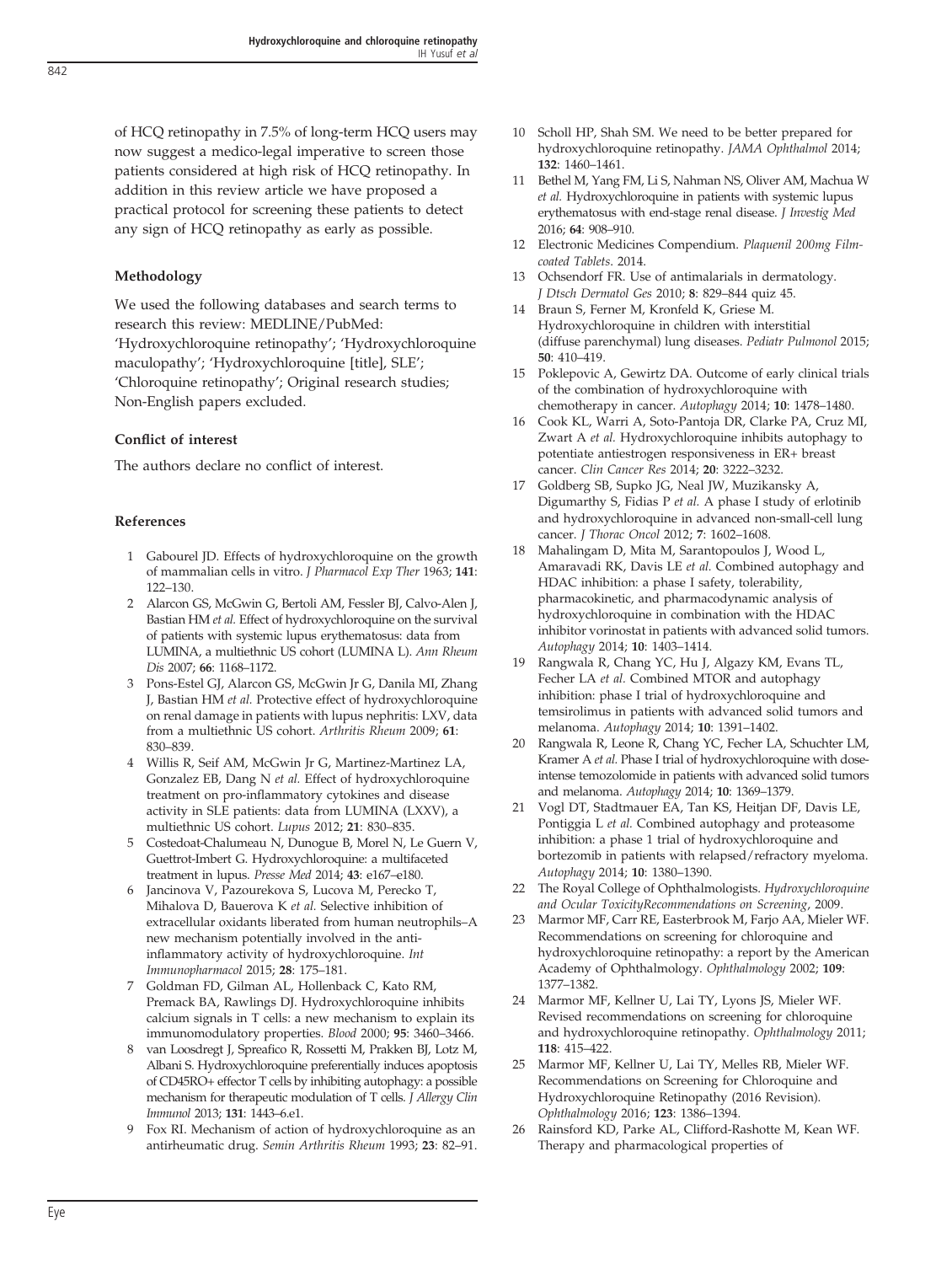<span id="page-15-0"></span>hydroxychloroquine and chloroquine in treatment of systemic lupus erythematosus, rheumatoid arthritis and related diseases. Inflammopharmacology 2015; 23: 231–269.

- 27 Leroux M, Desveaux C, Parcevaux M, Julliac B, Gouyon JB, Dallay D et al. Impact of hydroxychloroquine on preterm delivery and intrauterine growth restriction in pregnant women with systemic lupus erythematosus: a descriptive cohort study. Lupus 2015; 24: 1384–1391.
- 28 Melles RB, Marmor MF. The risk of toxic retinopathy in patients on long-term hydroxychloroquine therapy. JAMA Ophthalmol 2014; 132: 1453–1460.
- 29 Giner Galvan V, Oltra MR, Rueda D, Esteban MJ, Redon J. Severe acute hepatitis related to hydroxychloroquine in a woman with mixed connective tissue disease. Clin Rheumatol 2007; 26: 971–972.
- 30 Makin AJ, Wendon J, Fitt S, Portmann BC, Williams R. Fulminant hepatic failure secondary to hydroxychloroquine. Gut 1994; 35: 569–570.
- 31 Petri M. Use of hydroxychloroquine to prevent thrombosis in systemic lupus erythematosus and in antiphospholipid antibody-positive patients. Curr Rheumatol Rep 2011; 13: 77–80.
- 32 Sauer BC, Teng CC, Tang D, Leng J, Curtis JR, Mikuls TR et al. Persistence with conventional triple therapy versus a tumor necrosis factor inhibitor and methotrexate in U.S. veterans with rheumatoid arthritis. Arthritis Care Res (Hoboken) 2017; 69: 313–322.
- 33 Hazlewood GS, Barnabe C, Tomlinson G, Marshall D, Devoe D, Bombardier C. Methotrexate monotherapy and methotrexate combination therapy with traditional and biologic disease modifying antirheumatic drugs for rheumatoid arthritis: abridged Cochrane systematic review and network meta-analysis. BMJ 2016; 353: i1777.
- 34 Rantalaiho V, Puolakka K, Korpela M, Hannonen P, Mottonen T. Long-term results of the FIN-RACo trial; treatment with a combination of traditional diseasemodifying anti-rheumatic drugs is an excellent option in early rheumatoid arthritis. Clin Exp Rheumatol 2012; 30: S27–S31.
- 35 Xu C, Zhu L, Chan T, Lu X, Shen W, Madigan MC et al. Chloroquine and hydroxychloroquine are novel inhibitors of human organic anion transporting polypeptide 1A2. J Pharm Sci 2016; 105: 884–890.
- 36 Korthagen NM, Bastiaans J, van Meurs JC, van Bilsen K, van Hagen PM, Dik WA. Chloroquine and Hydroxychloroquine Increase Retinal Pigment Epithelial Layer Permeability. J Biochem Mol Toxicol 2015; 29: 299–304.
- 37 Rosenthal AR, Kolb H, Bergsma D, Huxsoll D, Hopkins JL. Chloroquine retinopathy in the rhesus monkey. Invest Ophthalmol Vis Sci 1978; 17: 1158–1175.
- 38 Marmor MF. Comparison of screening procedures in hydroxychloroquine toxicity. Arch Ophthalmol 2012; 130: 461–469.
- 39 de Sisternes L, Hu J, Rubin DL, Marmor MF. Localization of damage in progressive hydroxychloroquine retinopathy on and off the drug: inner versus outer retina, parafovea versus peripheral fovea. Invest Ophthalmol Vis Sci 2015; 56: 3415–3426.
- 40 Bergholz R, Schroeter J, Ruther K. Evaluation of risk factors for retinal damage due to chloroquine and hydroxychloroquine. Br J Ophthalmol 2010; 94: 1637–1642.
- 41 Browning DJ, Lee C, Rotberg D. The impact of different algorithms for ideal body weight on screening

for hydroxychloroquine retinopathy in women. Clin Ophthalmol 2014; 8: 1401–1407.

- 42 Walvick MD, Walvick MP, Tongson E, Ngo CH. Hydroxychloroquine: lean body weight dosing. Ophthalmology 2011; 118: 2100.
- 43 Wolfe F, Marmor MF. Rates and predictors of hydroxychloroquine retinal toxicity in patients with rheumatoid arthritis and systemic lupus erythematosus. Arthritis Care Res (Hoboken) 2010; 62: 775–784.
- 44 Falcone PM, Paolini L, Lou PL. Hydroxychloroquine toxicity despite normal dose therapy. Ann Ophthalmol 1993; 25: 385–388.
- 45 Cavagna L, Rossi P, Bogliolo L, Antoniazzi E, Gelmi C, Caporali R et al. [Early electroretinografic changes in elderly RA patients treated with hydroxychloroquine]. Reumatismo 2002; 54: 226–231.
- 46 Jallouli M, Galicier L, Zahr N, Aumaitre O, Frances C, Le Guern V et al. Determinants of hydroxychloroquine blood concentration variations in systemic lupus erythematosus. Arthritis Rheumatol 2015; 67: 2176–2184.
- 47 Nayfield SG, Gorin MB. Tamoxifen-associated eye disease. A review. J Clin Oncol 1996; 14: 1018–1026.
- 48 Kim LA, Amarnani D, Gnanaguru G, Tseng WA, Vavvas DG, D'Amore PA. Tamoxifen toxicity in cultured retinal pigment epithelial cells is mediated by concurrent regulated cell death mechanisms. Invest Ophthalmol Vis Sci 2014; 55: 4747–4758.
- 49 Toimela T, Tahti H, Salminen L. Retinal pigment epithelium cell culture as a model for evaluation of the toxicity of tamoxifen and chloroquine. Ophthalmic Res 1995; 27(Suppl 1): 150–153.
- 50 Leung LS, Neal JW, Wakelee HA, Sequist LV, Marmor MF. Rapid onset of retinal toxicity from high-dose hydroxychloroquine given for cancer therapy. Am J Ophthalmol 2015; 160: 799–805.e1.
- 51 Navajas EV, Krema H, Hammoudi DS, Lipton JH, Simpson ER, Boyd S et al. Retinal toxicity of high-dose hydroxychloroquine in patients with chronic graft-versus-host disease. Can J Ophthalmol 2015; 50: 442–450.
- 52 Anderson NG, Regillo C. Ocular manifestations of graft versus host disease. Curr Opin Ophthalmol 2004; 15: 503–507.
- 53 Shroyer NF, Lewis RA, Lupski JR. Analysis of the ABCR (ABCA4) gene in 4-aminoquinoline retinopathy: is retinal toxicity by chloroquine and hydroxychloroquine related to Stargardt disease? Am J Ophthalmol 2001; 131: 761-766.
- 54 Grassmann F, Bergholz R, Mandl J, Jagle H, Ruether K, Weber BH. Common synonymous variants in ABCA4 are protective for chloroquine induced maculopathy (toxic maculopathy). BMC Ophthalmol 2015; 15: 18.
- 55 Maugeri A, Flothmann K, Hemmrich N, Ingvast S, Jorge P, Paloma E et al. The ABCA4  $2588G > C$  Stargardt mutation: single origin and increasing frequency from South-West to North-East Europe. Eur J Hum Genet 2002; 10: 197–203.
- 56 Lambertus S, van Huet RA, Bax NM, Hoefsloot LH, Cremers FP, Boon CJ et al. Early-onset stargardt disease: phenotypic and genotypic characteristics. Ophthalmology 2015; 122: 335–344.
- 57 Noupuu K, Lee W, Zernant J, Greenstein VC, Tsang S, Allikmets R. Recessive Stargardt disease phenocopying hydroxychloroquine retinopathy. Graefes Arch Clin Exp Ophthalmol 2015; 254: 865–872.
- 58 Mavrikakis I, Sfikakis PP, Mavrikakis E, Rougas K, Nikolaou A, Kostopoulos C et al. The incidence of irreversible retinal toxicity in patients treated with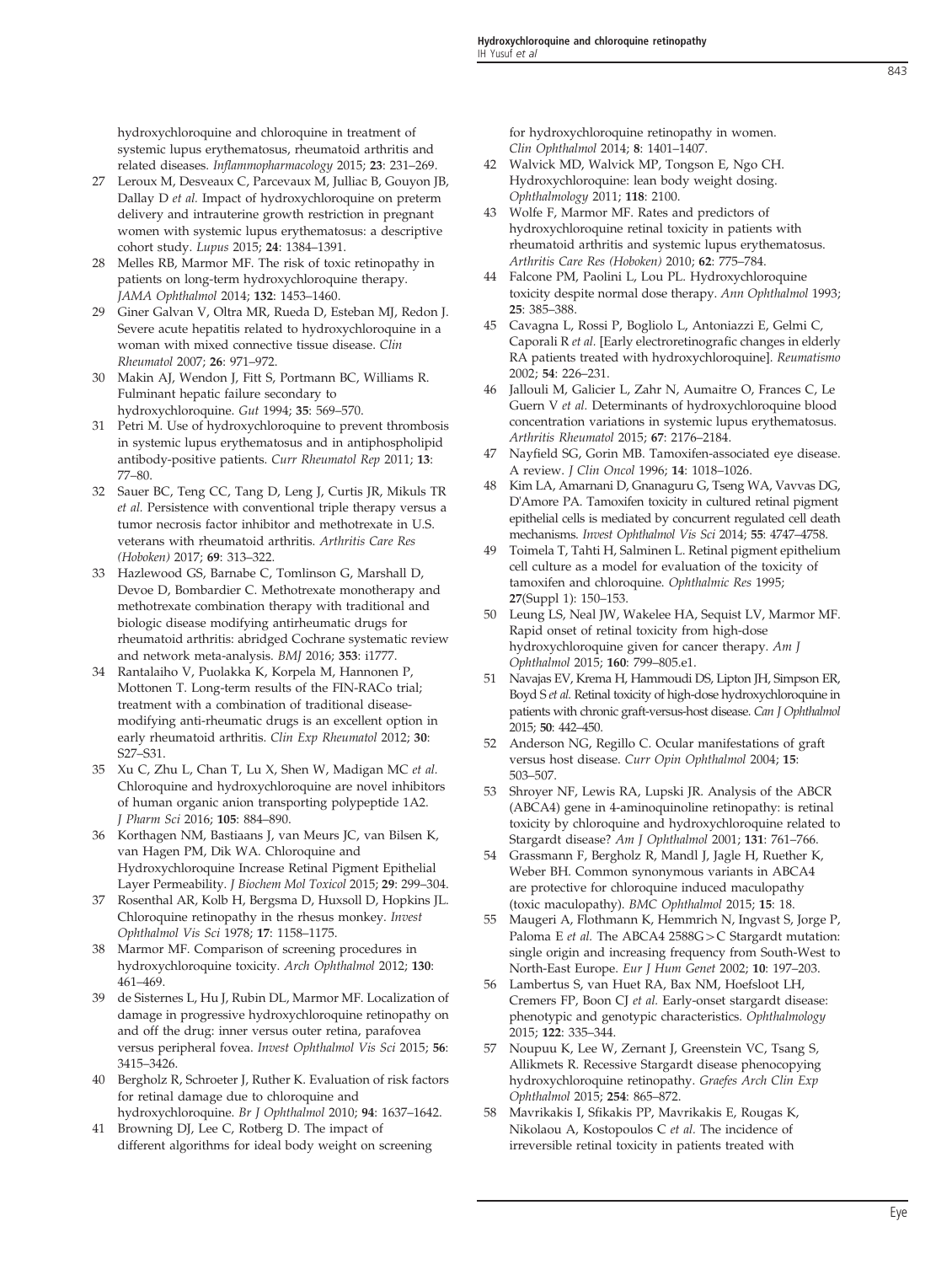<span id="page-16-0"></span>hydroxychloroquine: a reappraisal. Ophthalmology 2003; 110: 1321–1326.

- 59 Kellner S, Weinitz S, Farmand G, Kellner U. Cystoid macular oedema and epiretinal membrane formation during progression of chloroquine retinopathy after drug cessation. Br J Ophthalmol 2014; 98: 200–206.
- 60 Brinkley Jr JR, Dubois EL, Ryan SJ. Long-term course of chloroquine retinopathy after cessation of medication. Am J Ophthalmol 1979; 88: 1–11.
- 61 Moschos MM, Nitoda E, Chatziralli IP, Gatzioufas Z, Koutsandrea C, Kitsos G. Assessment of hydroxychloroquine maculopathy after cessation of treatment: an optical coherence tomography and multifocal electroretinography study. Drug Des Devel Ther 2015; 9: 2993–2999.
- 62 Melles RB, Marmor MF. Pericentral retinopathy and racial differences in hydroxychloroquine toxicity. Ophthalmology 2015; 122: 110–116.
- 63 Browning DJ, Lee C. Scotoma analysis of 10-2 visual field testing with a white target in screening for hydroxychloroquine retinopathy. Clin Ophthalmol 2015; 9: 943–952.
- 64 Browning DJ, Lee C. Scotoma analysis of 10-2 visual field testing with a red target in screening for hydroxychloroquine retinopathy. Clin Ophthalmol 2015; 9: 1499–1509.
- 65 Rodriguez-Padilla JA, Hedges TR 3rd, Monson B, Srinivasan V, Wojtkowski M, Reichel E et al. High-speed ultra-high-resolution optical coherence tomography findings in hydroxychloroquine retinopathy. Arch Ophthalmol 2007; 125: 775–780.
- 66 de Sisternes L, Hu J, Rubin DL, Marmor MF. Analysis of inner and outer retinal thickness in patients using hydroxychloroquine prior to development of retinopathy. JAMA Ophthalmol; e-pub ahead of print 17 March 2016; doi:[10.1001/jamaophthalmol.2016.0155](http://dx.doi.org/10.1001/jamaophthalmol.2016.0155).
- 67 Lee MG, Kim SJ, Ham DI, Kang SW, Kee C, Lee J et al. Macular retinal ganglion cell-inner plexiform layer thickness in patients on hydroxychloroquine therapy. Invest Ophthalmol Vis Sci 2014; 56: 396–402.
- 68 Turgut B, Turkcuoglu P, Serdar Koca S, Aydemir O. Detection of the regression on hydroxychloroquine retinopathy in optical coherence tomography. Clin Rheumatol 2009; 28: 607–609.
- 69 Kellner U, Renner AB, Tillack H. Fundus autofluorescence and mfERG for early detection of retinal alterations in patients using chloroquine/hydroxychloroquine. Invest Ophthalmol Vis Sci 2006; 47: 3531–3538.
- 70 Gorovoy IR, Gorovoy MS. Fundus autofluorescence in hydroxychloroquine toxicity. JAMA Ophthalmol 2013; 131: 506.
- 71 Marmor MF. Fundus autofluorescence is not the best early screen for hydroxychloroquine toxicity. JAMA Ophthalmol 2013; 131: 1487–1488.
- 72 Cukras C, Huynh N, Vitale S, Wong WT, Ferris FL 3rd, Sieving PA. Subjective and objective screening tests for hydroxychloroquine toxicity. Ophthalmology 2015; 122: 356–366.
- 73 Tsang AC, Ahmadi Pirshahid S, Virgili G, Gottlieb CC, Hamilton J, Coupland SG. Hydroxychloroquine and chloroquine retinopathy: a systematic review evaluating the multifocal electroretinogram as a screening test. Ophthalmology 2015; 122: 1239–51.e4.
- 74 Marmor MF. New American Academy of Ophthalmology recommendations on screening for hydroxychloroquine retinopathy. Arthritis Rheum 2003; 48: 1764.
- 75 Marmor MF, Melles RB. Disparity between visual fields and optical coherence tomography in hydroxychloroquine retinopathy. Ophthalmology 2014; 121: 1257–1262.
- 76 Browning DJ, Lee C. Relative sensitivity and specificity of 10-2 visual fields, multifocal electroretinography, and spectral domain optical coherence tomography in detecting hydroxychloroquine and chloroquine retinopathy. Clin Ophthalmol 2014; 8: 1389–1399.
- 77 Au A, Parikh V, Modi YS, Ehlers JP, Schachat AP, Singh RP. Hydroxychloroquine screening practice patterns within a large multispecialty ophthalmic practice. Am J Ophthalmol 2015; 160: 561–8, e2.
- 78 Mititelu M, Wong BJ, Brenner M, Bryar PJ, Jampol LM, Fawzi AA. Progression of hydroxychloroquine toxic effects after drug therapy cessation: new evidence from multimodal imaging. JAMA Ophthalmol 2013; 131: 1187–1197.
- 79 Nika M, Blachley TS, Edwards P, Lee PP, Stein JD. Regular examinations for toxic maculopathy in long-term chloroquine or hydroxychloroquine users. JAMA Ophthalmol 2014; 132: 1199–1208.
- 80 Durcan L, Clarke WA, Magder LS, Petri M. Hydroxychloroquine blood levels in systemic lupus erythematosus: clarifying dosing controversies and improving adherence. J Rheumatol 2015; 42: 2092–2097.
- 81 Mok CC, Penn HJ, Chan KL, Tse SM, Langman LJ, Jannetto PJ. Hydroxychloroquine serum concentrations and flares of systemic lupus erythematosus: A longitudinal cohort analysis. Arthritis Care Res (Hoboken) 2016; 68: 1295–1302.
- 82 Costedoat-Chalumeau N, Galicier L, Aumaitre O, Frances C, Le Guern V, Liote F et al. Hydroxychloroquine in systemic lupus erythematosus: results of a French multicentre controlled trial (PLUS Study). Ann Rheum Dis 2013; 72: 1786–1792.
- 83 Jacob J, Paques M, Krivosic V, Dupas B, Couturier A, Kulcsar C et al. Meaning of visualizing retinal cone mosaic on adaptive optics images. Am J Ophthalmol 2015; 159: 118–23.e1.
- 84 Bae EJ, Kim KR, Tsang SH, Park SP, Chang S. Retinal damage in chloroquine maculopathy, revealed by high resolution imaging: a case report utilizing adaptive optics scanning laser ophthalmoscopy. Korean J Ophthalmol 2014; 28: 100–107.
- 85 Flores M, Debellemaniere G, Bully A, Meillat M, Tumahai P, Delbosc B et al. Reflectivity of the outer retina on spectraldomain optical coherence tomography as a predictor of photoreceptor cone density. Am J Ophthalmol 2015; 160: 588–95, e2.
- Stepien KE, Han DP, Schell J, Godara P, Rha J, Carroll J. Spectral-domain optical coherence tomography and adaptive optics may detect hydroxychloroquine retinal toxicity before symptomatic vision loss. Trans Am Ophthalmol Soc 2009; 107: 28–33.
- 87 Martinez-Costa L, Victoria Ibanez M, Murcia-Bello C, Epifanio I, Verdejo-Gimeno C, Beltran-Catalan E et al. Use of microperimetry to evaluate hydroxychloroquine and chloroquine retinal toxicity. Can J Ophthalmol 2013; 48: 400–405.
- 88 Molina-Martin A, Pinero DP, Perez-Cambrodi RJ. Decreased perifoveal sensitivity detected by microperimetry in patients using hydroxychloroquine